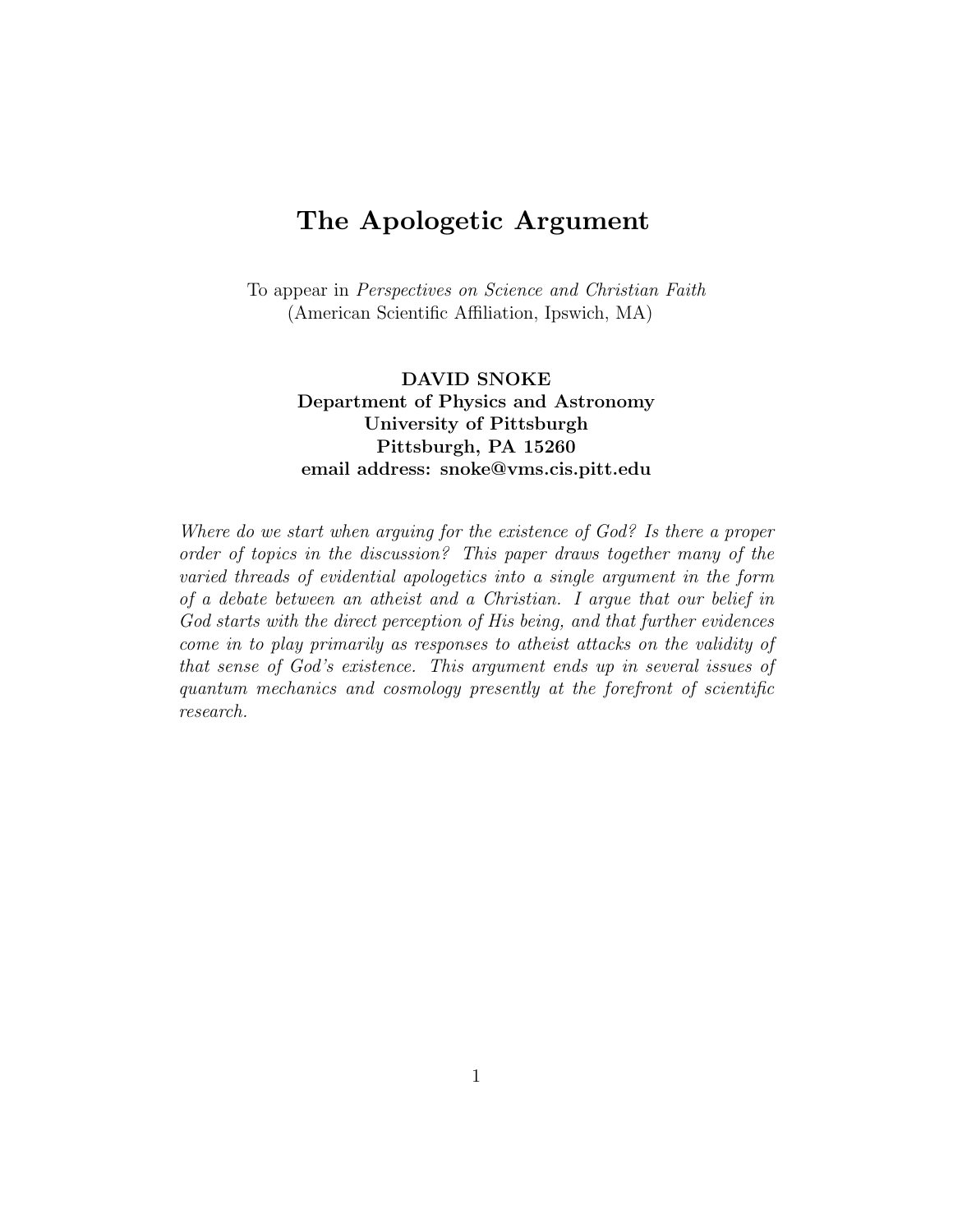### **1 Introduction**

The question of the existence of God is the primary question of human existence. All other deep questions revolve around this one. The questions of ethics and government come down to, "Is there a God who has given eternal moral laws, or not?" The question of the meaning of life comes down to, "Is there a God who cares about what I do and say?" The question of freedom comes down to, "Is the thing that fundamentally controls everything in the universe friendly to me, or unaware of me?"

In this question, the believer who argues in favor of the existence of God expresses an "apologetic." No Christian is free to ignore the topic of apologetics, who wants to follow the command of Peter, "Always be ready to give an answer to everyone who asks you to give the reason for the hope that you have." (1 Pt 3:15) Of course, Christians often disagree about how we should give that reason.

I have previously [1, 2] outlined the basis of an evidential apologetic. In essence, in that work I simply argued that the critiques which reject evidential reasoning because it does not provide absolute, axiomatic certainty do not hold up, because the idea of absolute certainty is nonsense. Any use of language automatically requires some vagueness. Nevertheless, we can become "very" certain of things via empirical reasoning.

Much evidential apologetic, however, seems unsatisfactory because the discussion focuses too narrowly on certain issues. One can get the false impression that those issues are the issues of apologetics, and that resolving them will prove the existence of God. For example, much apologetic discussion has revolved around the evidence for design in the universe. While this evidence does hold a crucial place in the apologetic discourse, nevertheless, apologetics does not start and does not end with the argument for design!

In this essay, I wish to make a case for the proper *order* of topics of discussion in the apologetic argument. Science enters naturally into this discussion, but science is only part of the discussion.

I see the philosophical discussion of the past two centuries as very much taking the form of a debate. At times, one side has scored points, and then the other side has responded. Although this to and fro has not ocurred strictly in sequence, I will cast the discussion here in terms of a debate.

### **2 The Starting Point: Perception**

What is the starting point of the debate? To put it another way, what is our common ground? In order to have a debate, there must be agreement about something. We simply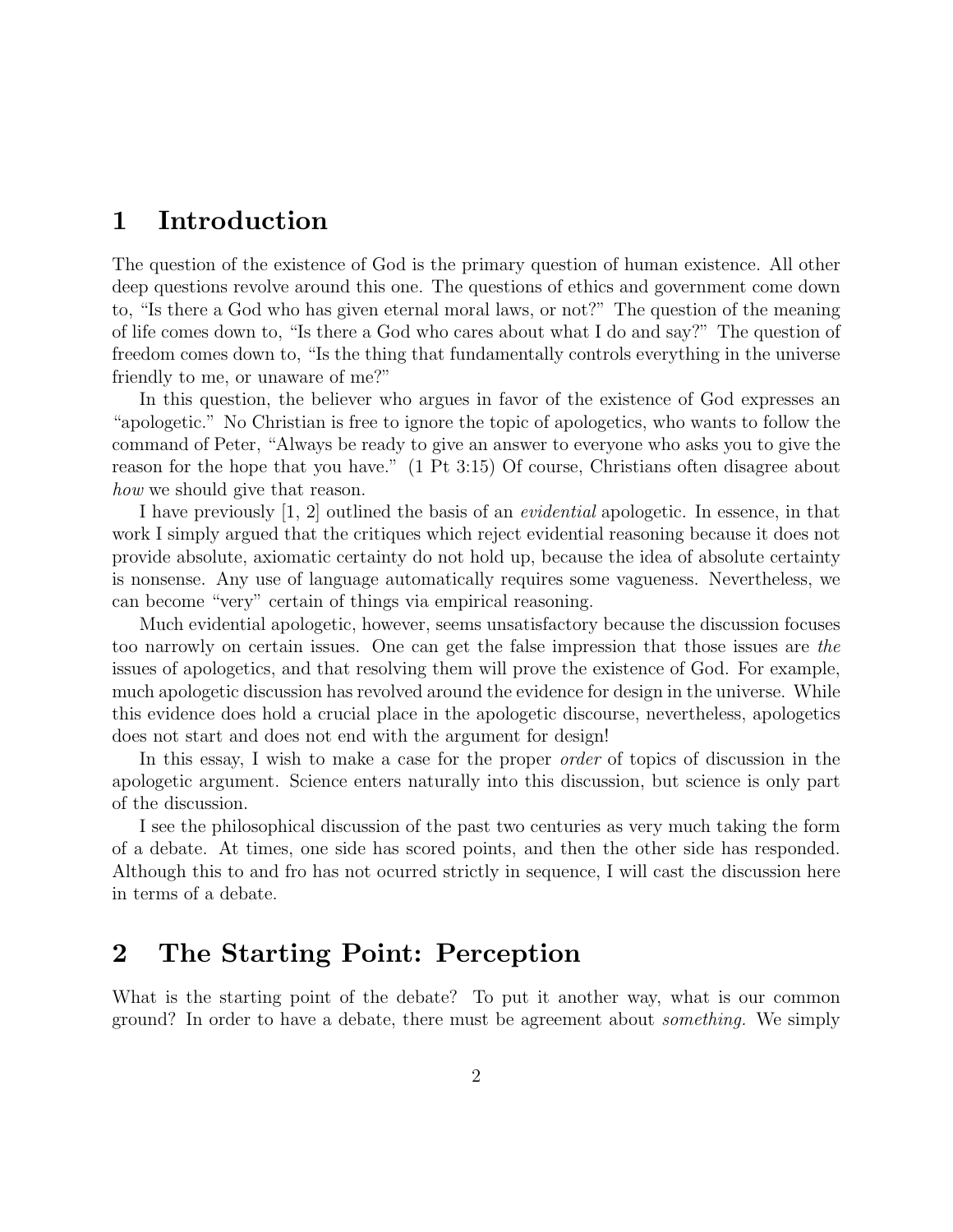cannot have a debate if there is nothing both sides agree on!

On this question I find near-universal agreement in the Bible, the historical writings and creeds of the Reformers (e.g., the Westminster Confession), and common sense and experience. We believe in God because we perceive God directly.

From the Bible:

"The heavens declare the glory of God, the skies proclaim the work of His hands..There is no speech or language where their voice is not heard." (Psalm 19:1,3)

"For since the creation of the world God's invisible qualities– his eternal power and divine nature– have been clearly seen being understood from what has been made, so that men are without excuse." (Romans 1:20)

"His sheep follow him because they know his voice." (John 10:4)

From the Westminster Confession:

"We may be moved and induced by the testimony of the Church to an high and reverend esteem of the holy Scripture,... yet notwithstanding, our full persuasion and assurance of the infallible truth, and the divine authority thereof, is from the inward work of the Holy Spirit, bearing witness by and with the word in our hearts."  $(1.5)$ 

Our sense of justice demands that this be true as well. If knowledge of God is not universal, then how could God condemn people for rebelling against someone they never knew? Yet God claims, in the Bible, to be the judge of all humanity (e.g. Romans 1:19). Suppose, for instance, that knowledge of God depended on a deduction based on abstract philosophical reasoning. Then only intelligent people could believe in God. Dumb people would all stand condemned! Alternatively, suppose that belief in God depended on a *choice*. Then if someone did not happen to make that choice, they could claim, legitimately, that they had no knowledge of God! [3]

This argument for perception on the basis of justice is crucial because the debate about God is primarily about whether there is a God who is the universal *Judge*. One can imagine all kinds of other gods who hide themselves and whom most people can not perceive, but one can not demand universal ethical absolutes from such gods. If I can not perceive the lawgiver, I can not be held accountable to his law. Paul implicitly recognizes this in his opening treatise in chapter 1 of the letter to the Romans. No one feels threatened by remote, clockmaker gods. People rebel when we tell them our God demands that they obey Him!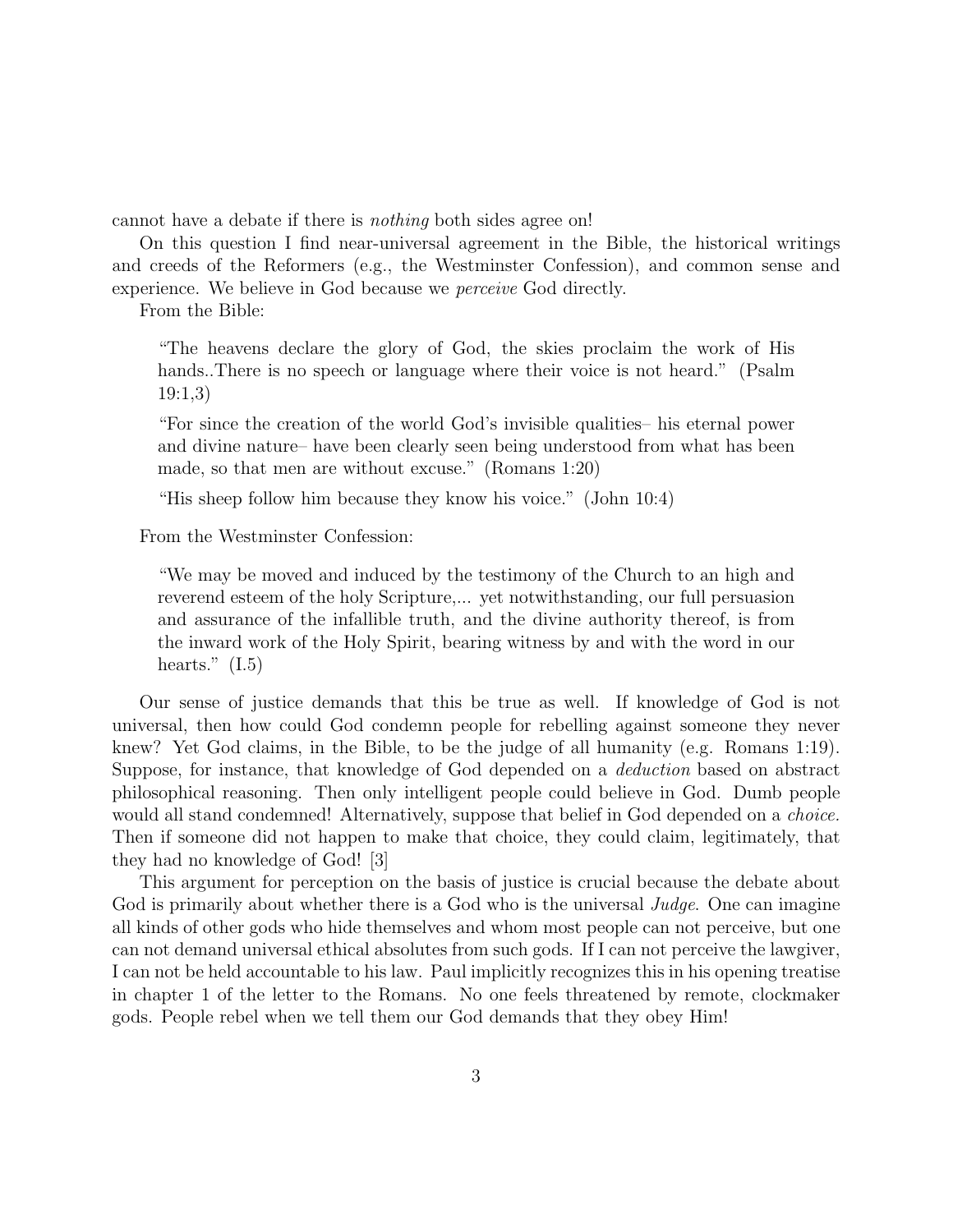A "perception" in this context is any knowledge which is written directly into our consciousness (by God, but we may not think so) without our fabrication. Perception therefore includes not only our five "external" senses but also our "internal" feelings, such as guilt, fear and love [4]. It does not include propositional statements of language, nor theories and ideas from our imagination. (As discussed earlier [2, 5], all languages are theories, i.e., simplifications which have their source in our imagination.) Francis Schaeffer's analogy [6] holds here: we are like travelers lost in the Swiss Alps. We hear a voice in the dark saying, "I can help you if you do as I tell you." We do not know where the voice comes from, in any absolute sense. We must merely decide how to act in response to it. To do so, we must formulate a theory about the source of the voice. We may change that theory, but we cannot change the fact that we have heard a voice.

Christian presuppositionalists such as Cornelius Van Til [7] and John Frame [8] seem to make the same point, although they get things a bit muddled. They insist, correctly, that God must be the starting point, that we do not "deduce" our way to God from abstract principles, but rather, we "know" God already. If we deny that knowledge, it is because we hate God and His laws, so that we tune Him out, in which case we are not approaching the argument "neutrally." The presuppositionalists muddle things, however, by referring to this prior knowledge of God as a "presupposition," i.e., a proposition formulated in a language. They then wish to justify sense experience as a logical deduction from this proposition [9]. As I have previously discussed, however, a language relies on prior sense-experience [10]. Words in a language come from repeated association of sense experiences. With no sense experience to attach to the words, a proposition like "God exists" becomes empty sounds in the air. Therefore we must trust our sense experience before we can trust any proposition of language. "Justifying" our sense experience on the basis of logical deduction from a presupposition is not necessary. As Jonathan Edwards said, we trust our perceptions because we must. We have no other source of knowledge.

What exactly do we mean, when we say that we perceive God? Do we mean that from birth we understand the intricacies of the theology of a triune, omnipresent, omnipotent, self-existent, infinite, holy God? Not quite! I think that for most people the perception of God is found in our ascribing meaning to words like "beauty," "justice," "guilt," and "design" [11]. When we use such words we mean that these things exist in the real world, independent of ourselves. We feel that a thing possesses beauty, not merely that it provokes beauty-thoughts in us.

This, then, is the "common ground" and the source of the debate with the nonbeliever. We agree that such perceptions exist. The believer says that such things are *intrinsic* to the universe, that they are basic to the fabric of the universe, independent of us, while the unbeliever says that they are illusions, things projected forth from ourselves, that the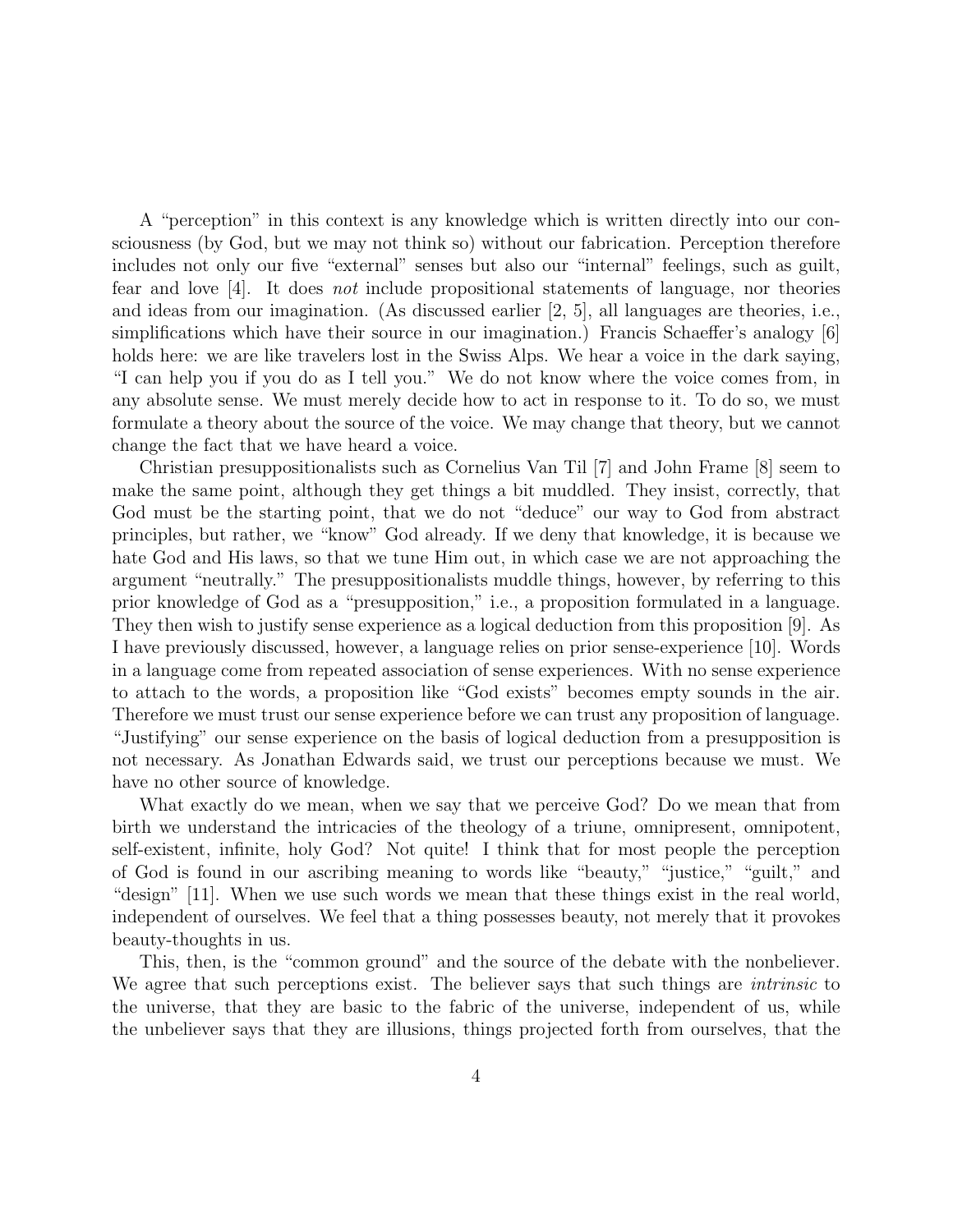universe knows nothing of these things apart from us. In other words, the believer says that the universe reflects a personal touch, while the unbeliever says it is impersonal. To the believer, all these things which we uniquely appreciate as persons do not have us as their source, but rather as their *receptacle*. In C.S. Lewis' terms [12], the believer says that the Absolute of the universe is *higher* than us (having greater personality,) while the unbeliever says in effect that it is less than us (having less personality.)

Almost all believers I know talk of coming to faith because they "knew in their hearts" that God was there. Few believers are familiar with axiomatic deductions or with axiomatic presuppositions! Their confidence is the confidence of perception. In the same way, you are confident that the chair on which you are sitting exists. You need no axiomatic arguments, nor would they do any good– you simply feel the chair. The person with faith in God has the same kind of rest.

Why should we go any further, then? Can we not be satisfied with perception and forget about apologetic arguments? We must go further because the issue is pressed on us by others. Let us go back to the chair on which you are sitting, which you think really exists. A person comes into the room and begins to make very persuasive arguments that the chair is not, in fact, real. Then one of two things must be true. Either (1) the you are seriously deluded and, in addition, in danger of falling on the floor, or (2) the person denying the existence of the chair is a poor fool who deserves pity. Both of these possibilities deserve some attention. If you are confident that (1) is not true, you must still feel some compassion for the poor deluded fool in the case of (2).

As John Frame [13] has noted, you would not adopt the "presuppositions" (beliefs) of the fool in trying to help him. Frame might want to appeal to axiomatic Christian presuppositions, but a more normal approach would be to appeal to the "common ground" between us: sense perception [14]. An appeal to axiomatic logic (e.g. presuppositions) would not help. What might help would be a jaunt around the room, including an attempt to walk through the supposedly imaginary chair. The person might deny perceiving the chair, but he could not walk through it. His reactions would force reality on him. Even if this did not change his delusion, at least the perception of his reaction would provide a healthy safecheck for *you* that (1) is not true.

On the other hand, if we did not perceive God, then apologetic argument would be of little use. Suppose a person tried to persuade you of the existence of an imperceptible, invisible chair, one which people can walk through and which they cannot sit on. What difference would it make? The argument might be self consistent, but without any perception of the chair it would mean little. In other words, it would violate Occam's razor [15].

Since this essay will make repeated use of Occam's razor, let me restate this principle here. Occam's razor is one of the most powerful tools of inductive reasoning. In modern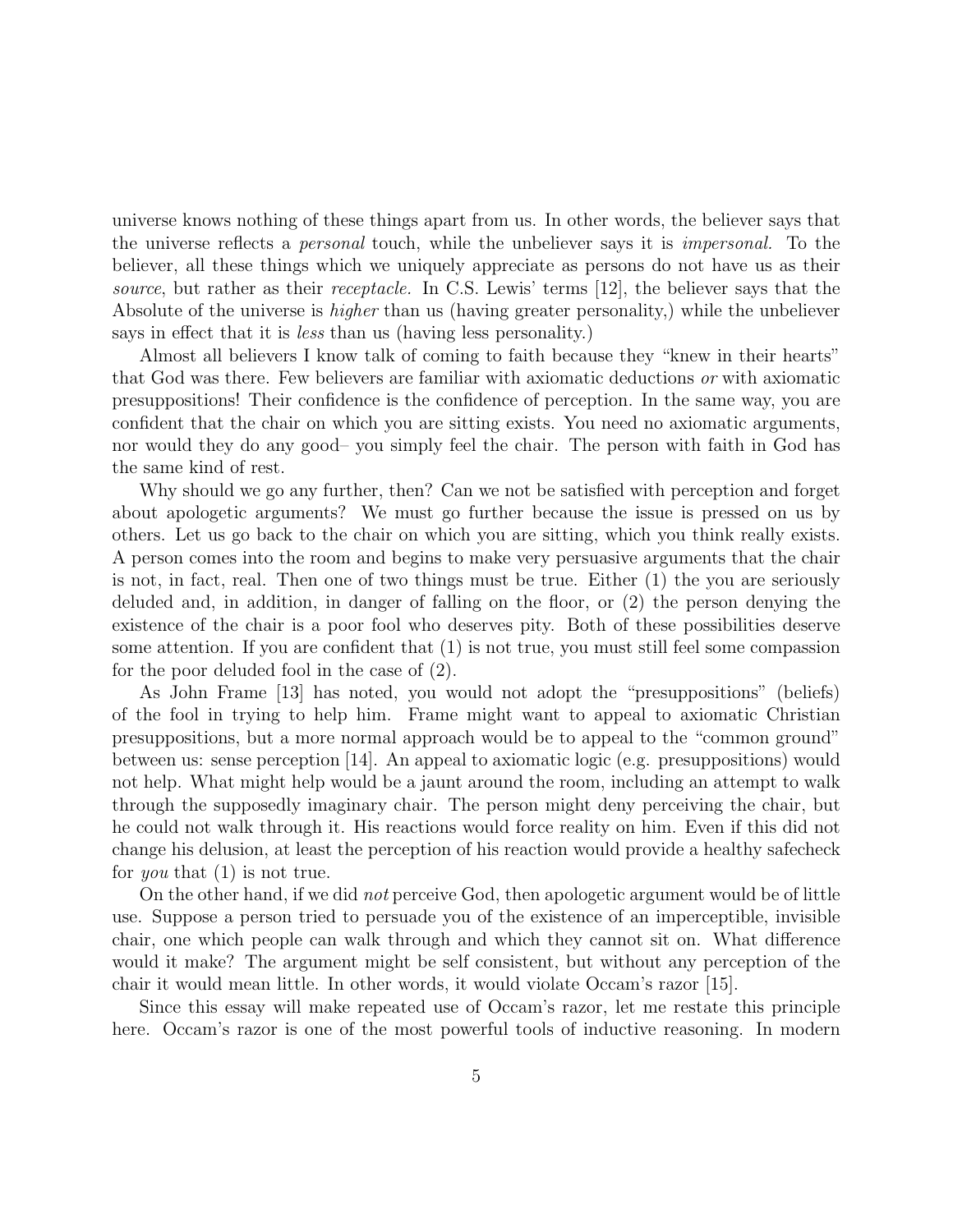formulation, this principle says that given two theories about something, if one requires a substantially greater number of imperceptible entities, it is less likely to be true. Note that all theories require some imaginary, or imperceptible, entities. In order to simplify the vast and complex world of our perception, we must imagine some imperceptible connection between different things we perceive. Thus we may postulate a causal relationship, or composition from the same kind of elementary particles, or some other unifying relationship. This process of hypothesizing imperceptible entities is essential for the scientific method. But our experience leads us to expect that when someone multiplies imperceptible entities endlessly, that person likely has a particular goal in mind that no amount of experience will overturn– theory will be ever altered to conform the facts to the preconceived goal.

We would misuse Occam's razor, however, if we said that we should prefer all simple theories to complex ones. Certain forms of astrology may be simpler than modern general relativity, and the theory of five elements– air, water, fire, earth, and ether– seems far simpler than the modern periodic table! These "oversimplified" theories actually violate Occam's razor, however, because they require us to ignore vast amounts of observational data. Whenever a new experiment violates the "simple" rules of the theory, the "simple" theory requires us to make an "exception." Such an exception is, in effect, a hypothesis of some new, unknown entity that allows this particular data to violate the "simple" rules. The modern theories of astronomy and the periodic table historically grew out of old theories of astrology and alchemy for this very reason. Too many observations failed to find explanation in those simple schemes, so that the list of exceptions became an endless list of inexplicable entities.

The debate between the believer and the unbeliever essentially becomes a debate about who makes a greater violation of Occam's razor. The unbeliever argues that the idea of God is an unnecessary hypothesis of an imperceptible entity. The believer returns that, on the contrary, the unbeliever must "explain away" too much experience.

Christian theology may sometimes seem complex and full of imperceptible entities. As I have argued previously [1, 2], however, theology acts as a theory to explain spiritual "data" in the same way that physical theories explain physical data. We do not expect to directly perceive things like infinity and tri-unity any more than we expect to directly perceive relativistic field equations and hyper-dimensional symmetries. Yet just as physical theories attempt to explain real experiments, so theology is tied to real experience. This experience of God does not consist of esoteric subtleties, but of the things that scream out at all of us– beauty, guilt, justice, design, etc., and the power of the Bible itself [16]. The Christian argues that the theology of God is the simplest way to understand all these things. As C.S. Lewis said [12]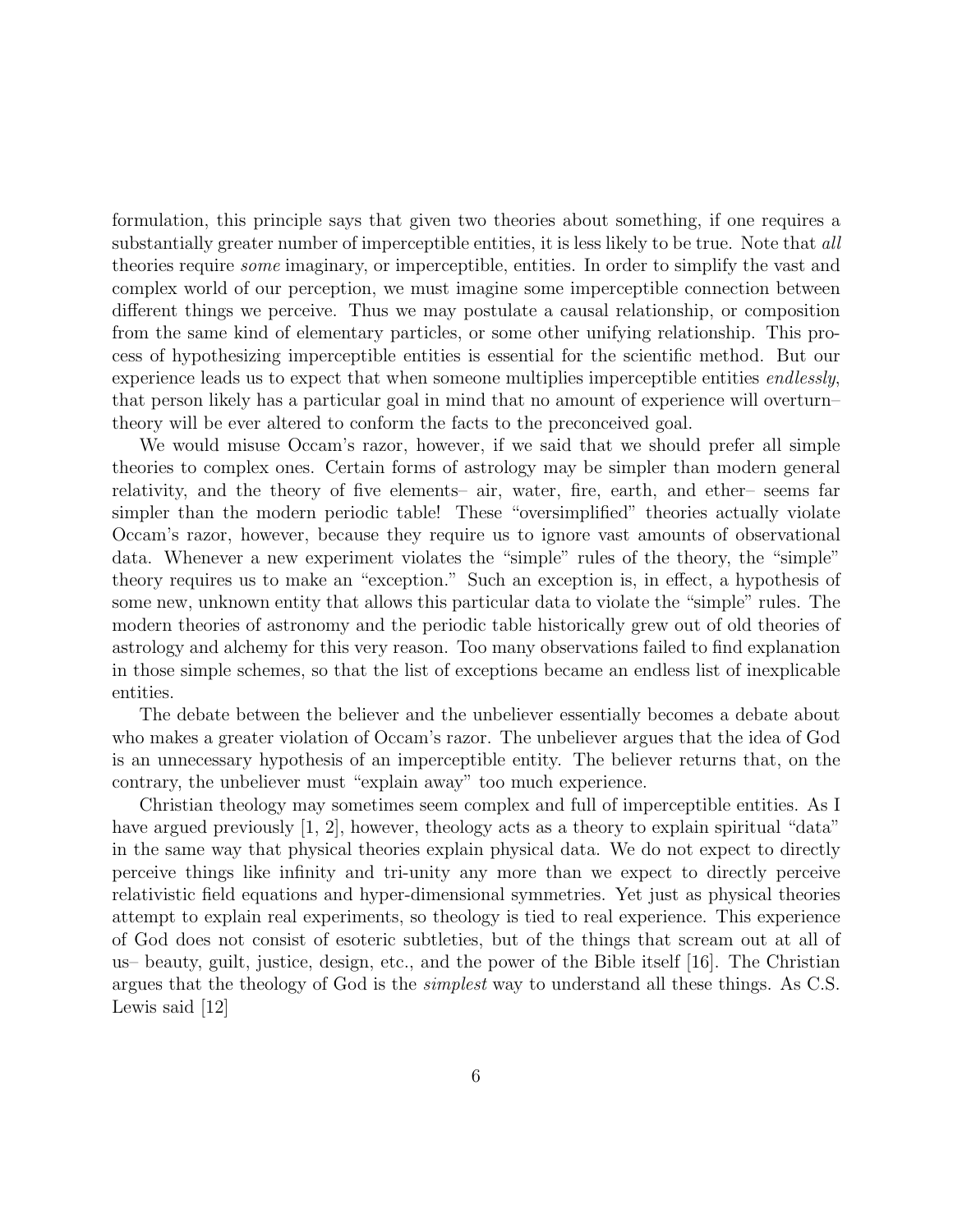"Theology is in a sense experimental knowledge. It is the simple religions that are the made-up ones.... If Christianity was something we were making up, of course we could make it easier. But it is not. We cannot compete, in simplicity, with people who are inventing religions. How could we? We are dealing with Fact. Of course anyone can be simple if he has no facts to bother about."

### **3 The Counter Argument: Self-Deception**

The unbeliever must have an explanation for these "religious" perceptions. Even if the unbeliever denies perceiving such things himself, no one can deny that some people perceive such things. The existence of blind people, or people who keep their eyes shut tight, does not remove the need to discuss the existence of light. People with sight can describe their perceptions, communicating them to the blind person via the available senses, e.g., by talking. Unless a person has no external senses at all, and therefore no communication, that person must deal with the evidence of sense perceptions by others.

The most successful explanation by the atheist for religious perceptions came in the last century from scholars like Freud, Marx, and Feuerbach, but atheists in previous centuries used this argument as well. These men, and many after them, pointed out that our perceptions are inextricably tied to human needs, both physical and social. For humanity to survive, people must procreate, and in order to procreate, they must have a desire to do so. For humans that desire often takes the form of seeing beauty. If we all looked disgusting to each other, the human race would cease to procreate and would die off. In the same way, for society to survive, it must have limits on individual behavior. If people felt no guilt, honor, or shame, then society could not enforce its rules, and society would cease to exist. Furthermore, it is possible for people to manipulate these feelings for personal ends. Rich people can use religion as an "opiate" of the masses. Men can use love to manipulate women; parents can use shame to manipulate their children.

This argument gains strength by comparison with animals. They, too, have needs and senses that match those needs. People appear more complicated, but not completely different.

The Christian does not deny any of these physical, psychological or social needs. In the economy of God, people tend to feel good about things that are good for them, either as individuals or as a society. If God had not set things up this way, we would indeed have a short existence on this planet! Human society would not remain stable for even a few years. The Christian also does not deny the existence of manipulation. Because of sin, sometimes those perceptions become warped and we perceive things as good which are actually bad, or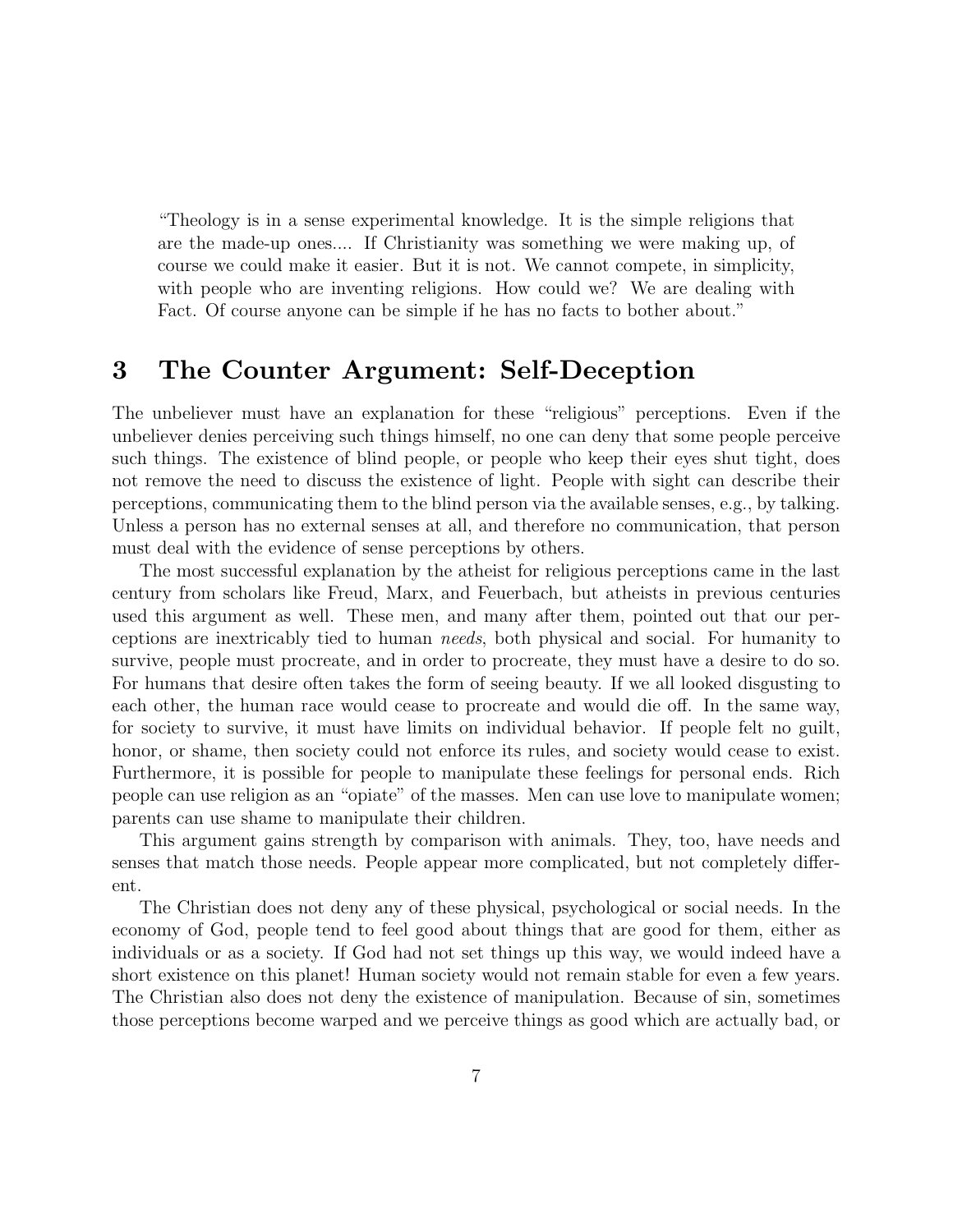things as shameful which are actually honorable. Evil people can deceive us– no one denies Marx' charge that rich people have used religion as an "opiate" for their own ends. Yet, as Calvin responded [17] to similar teachings in his day,

"It is utterly in vain for some men to say that religion was invented by the subtlety and craft of a few to hold the simple folk in thrall by this device and that those very persons who originated the worship of God for others did not in the least believe that any God existed. I confess, indeed, that in order to hold men's minds in subjection, clever men have devised very many things in religion by which to inspire the common folk with reverence and to strike them with terror. But they would never have achieved this if men's minds had not already been imbued with a firm conviction toward God, from which the inclination of religion springs as a seed."

In other words, all of the manipulation and wish fulfilment has an explanation in the Christian world view. In fact, the Christian world view even has a good explanation for the existence of atheists [18]. This doesn't settle the issue, however. Occam's razor comes back into play. If all our perceptions of God, honor, shame, etc. are explained simply by psychological need, then why postulate God? This is a strong argument. How can I tell the difference between perceptions of properties which are inherent in something outside of me, and perceptions which are really false projections of my own internal need? Since every act of perception involves both a source and an observer, I cannot decouple my perceptions from myself, to see the "real universe" apart from my needs and desires.

#### **4 Response: The Complexity of the Self**

The Christian addresses this problem by noting that it ignores a larger question. Given the existence of humans they way they are, the atheist can perhaps easily find a way to attribute all of our deep, religious perceptions to internal, psychological needs. But whence such complicated things as people, that can project such sublime feelings onto the impersonal universe? As pointed out by C.S. Lewis, if all these perceptions by persons come from properties found entirely within themselves, then does that not make humans superior to everything else in the universe? How could an essentially impersonal universe generate humans which see personality in it?

It is difficult to express in exact terms this "superiority" of humans to everything else. As far back as Augustine, scholars have "ranked" various creations and creatures, putting humans at the top. Is this mere self-centered pride?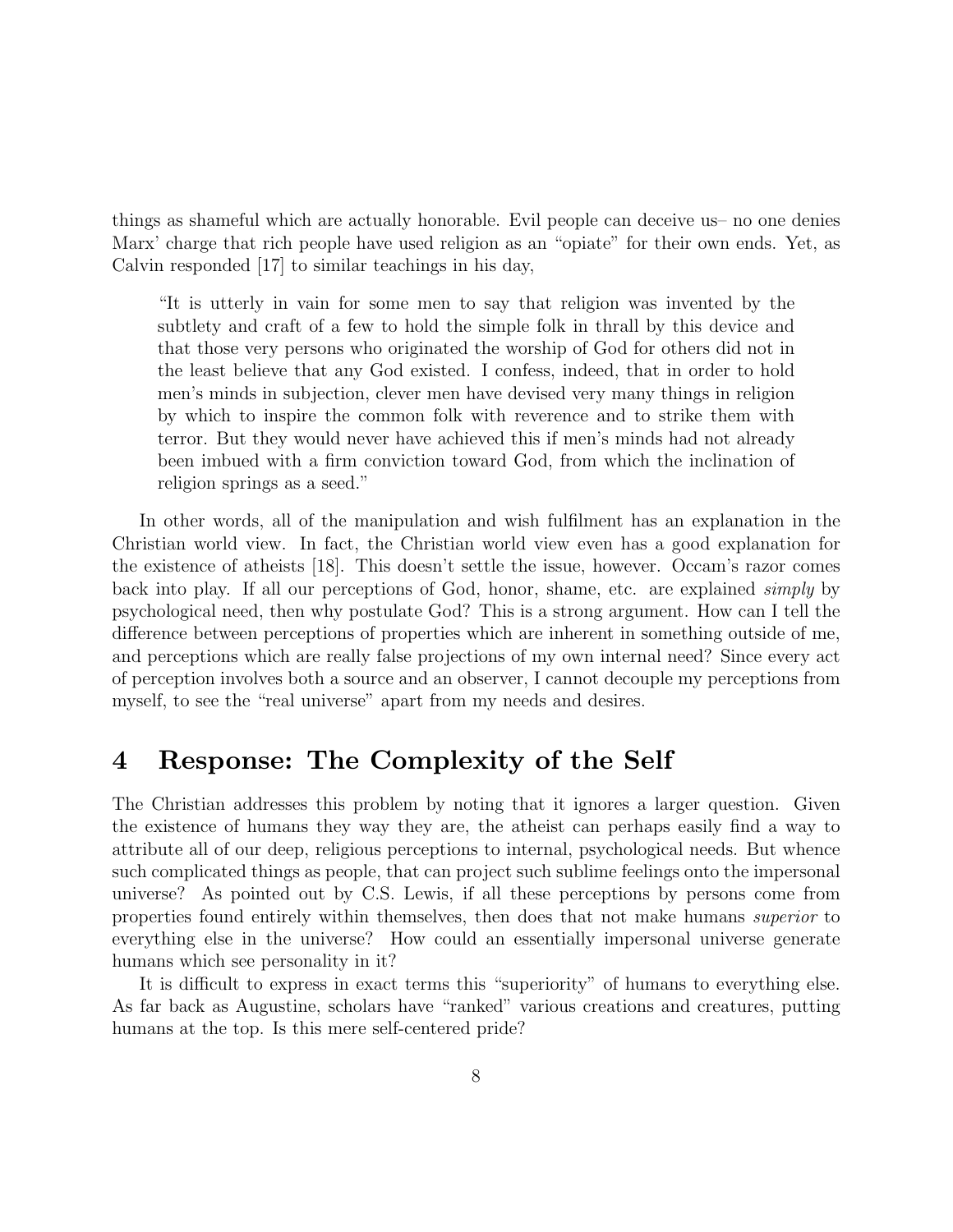Our "common sense" tells us that something must be unique about humans in order for them to have such subtle thoughts. Several modern scholars have made the argument more precise. Roger Penrose [19], building on G¨oedel's revolutionary theorem [20], has shown that human thought can not be reduced to any computational process, and therefore he has argued that it can not be reduced to any known physical process. We can "understand" things that no computer ever will. In fact, the concept of "understanding" is extremely subtle and a unique attribute of humans.

Walker Percy [21], using modern language theory, has illustrated how humans react differently from everything else in the universe. Rather than responding to stimuli, we respond to symbols of the stimuli, which we ourselves have generated. This ability to create fictions in our minds gives us both the ability to create literature and the ability to lie. This ability forms the basis of language, which lumps the universe into vague categories and therefore makes absolute certainty of anything impossible.

Both Penrose's and Percy's arguments center around exactly those properties of humans which allow them to conceive of things like "beauty," "guilt," "justice," "design," etc. These kinds of perceptions deal not with the direct stimuli from objects, but with estimations of the overall nature of systems. This systematic, "big picture" perception is difficult to reduce to mathematical terms, but no one can deny its existence.

On basic philosophical grounds, then, the Christian argues that personality certainly exists, in us, and that it is inconceivable for a fundamentally impersonal universe to spawn personality. Finding the same attributes of language, etc., to some degree in animals would not affect this argument. Instead of only one fantastically complex and subtle creature, perhaps we find several!

### **5 Counter-Argument: Chance Evolution**

The atheist response is well known, going generally under the name of "evolution." The argument is as follows: in an infinite, infinitely varied, but essentially impersonal universe, all manner of improbable things will occur, including the existence of very subtle and complicated people. The picture is frequently given of millions of monkeys typing randomly at typewriters for millions of years. Given enough time, the laws of probability say that eventually one of them will generate all of the works of Shakespeare. Not only that, but in an infinite time span, they would generate all the works of Shakespeare an infinite number of times!

This argument is essentially correct in its treatment of probability. It is certainly true that many things happen that seem magical, yet which follow directly from simple laws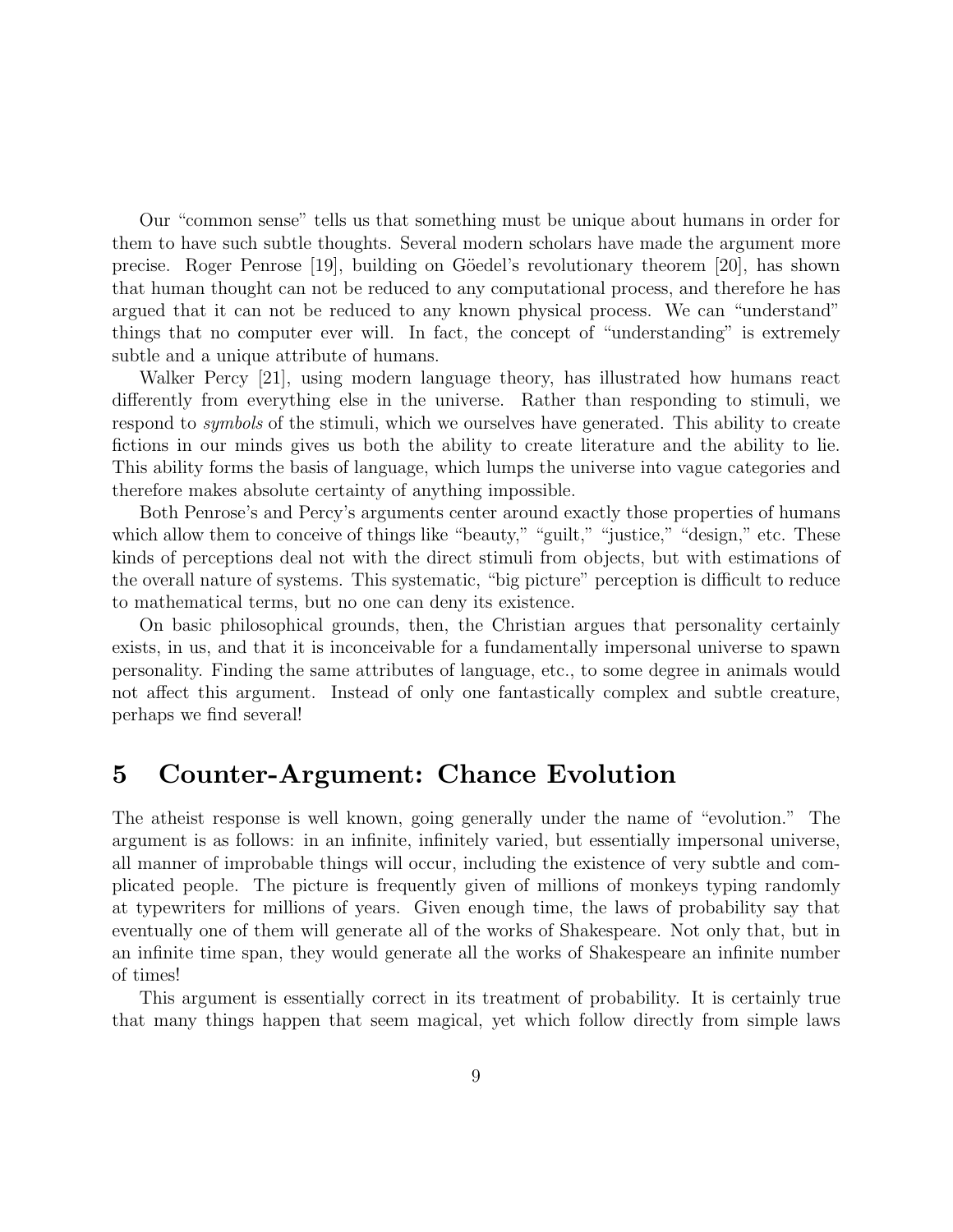of chance. I and three of my friends may accidentally meet in a shopping mall after not seeing each other for years. Should we conclude the meeting was the result of some unseen, purposeful cause? No. This is known as "statistical clumping," or the "nonpareil" effect. You can see this at home. Put two different kinds of small candies ("nonpareils") in a jar, and mix them up. You will not see an even mix of candies throughout the jar. Instead, you will see "clumps" of one kind of candy or the other in different places, no matter how much you mix the candy.

In another example, suppose you throw a single six-sided die repeatedly. If you threw it just a few times, you would be surprised if it came up "one" five times in a row. If you continued throwing it for hours, however, it would become probable to see five "ones" in a row. Not only that, but if you continued for an *infinite* time, there is no *limit* on the number of "ones" that you might see in a row. You could easily see runs of 100 "ones," 1000 "ones"– if you sat around throwing dice for years!

Note that this argument assumes that the range of possibilities spans the set of desired outcomes. It is useless to ask the probability of getting a run of ones, if the dice are labeled "two" through "seven"! Or, in the previous example, if the millions of monkeys all sit at typewriters that do not have the letter "e," no matter how long they type they will not reproduce Shakespeare!

Why belabor this obvious point? The reason is that, as R.C. Sproul has emphasized [22], randomness is not a causal force, but merely another word for ignorance of causes. What the atheist really says, in the above argument based on probability, is that many uncorrelated, simple causes can lead to arbitrarily complex coincidences. This is true, but it leaves out an important consideration, which is that the "system" must be contructed properly to allow the right kind of coincidences. A "randomly" constructed system will not necessarily allow the kind of coincidences we want to see.

For instance, in an example often used today, it is possible to write computer programs that generate "cellular automata" which reproduce themselves, mutate, and show numerous other characteristics of evolving life, using simple equations. What often remains unstated, however, is the fact that these programs themselves are the products of intricate design. Not all simple equations generate cellular automata. Not even a significant fraction do– most equations generate boring solutions. Without instruction based on previous decades of mathematical research by thousands of brilliant mathemeticians, few of us could write a computer program to generate cellular automata. The computer itself must also possess a high level of design. Getting equations to generate the brilliant graphics displayed in these programs requires a complicated code of thousands of lines. "Random" generation of computer code would hardly ever produce cellular automata.

Since the atheist aims to show that intelligent life could arise without prior purpose or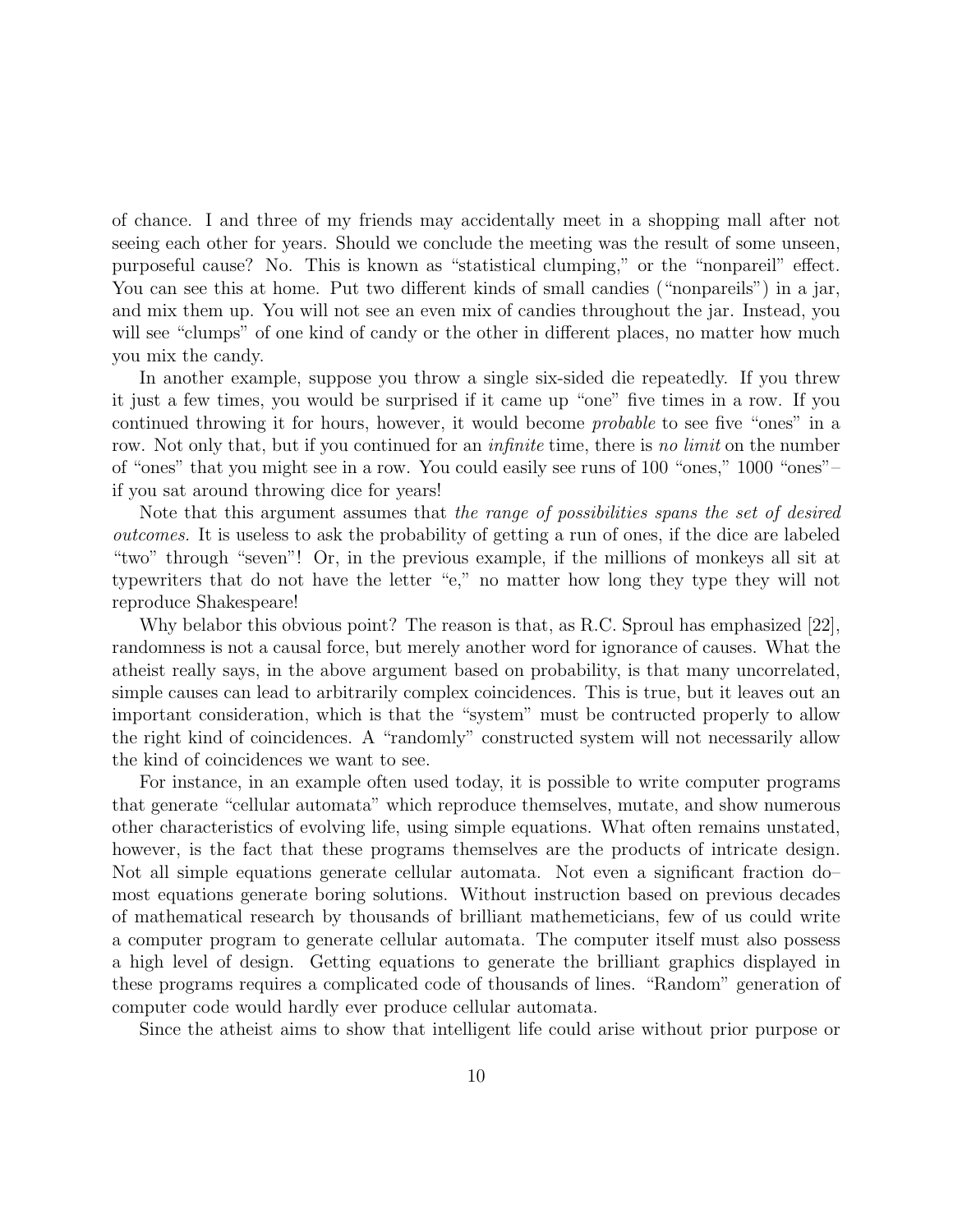design, the evidence must therefore support *both* of the following contentions: (1) that there is no connection between the construction of the system and the existence of persons (the system is "impersonal"), and (2) that, nevertheless, random correlations in the system have led to the complex patterns of life. In terms of the statistical arguments above, this means that (1) the range of possibilities in the system includes the desired outcome but is not specially related to it (the dice are not "loaded"), and (2) adequate time has passed for the full range of possibilities to be spanned in actuality (there have been enough throws of the dice.)

The atheist therefore needs no explanation for the existence of life, and for the existence of humans with subtle feelings, as long as, (1) life can be shown to involve only natural processes consistent with impersonal, simple laws, and (2) the universe can be shown to have existed long enough for these laws to actually make intelligent life probable by coincidence. Few people doubt the first premise these days, because of the great success of modern science in showing that all kinds of biological processes obey known physical laws. As Penrose [19] and Demski [23] have argued, however, it is far from proven that brains follow known physical law [24]. A more serious challenge, addressed below, is to what degree known physical laws can be viewed as simple and impersonal and unrelated to life. From the time of Newton, physical laws have been assumed to have utterly simple form, but as discussed below, many hidden complexities are swept into the values of the physical constants that appear in these laws.

In regard to the second premise, the age of the universe of billions and billions of years, indicated by numerous astronomical measurements, has long been assumed adequate for life to evolve not only only the earth but on countless other planets as well.

In the first half of this century, therefore, the atheist argument of evolution based on probability nearly destroyed Christian philosophy. Almost all Christian theologians accepted the above premises, which imply that belief in God fails in inductive argument because it violates Occam's razor. In response, three Christian schools arose, all of which jettisoned inductive argument and with it, argument on the basis of evidence [25]. The "neo-orthodox" school, represented by Karl Barth, conceded that evolution made belief in God dispensible, but argued for belief in God on the basis of a personal value choice. The "presuppositionalist" school, led by Cornelius van Til, maintained orthodoxy as an axiomatic assumption not open to argument, holding out for a complete reinterpretation of science; the "fundamentalists" held to the Bible axiomatically and rejected science altogether. While these schools differed radically in many ways, they all accepted the idea that the atheist could *consistently* reject God in a scientific world view, that nothing rationally "compells" a person to belief. In contrast, previous Christian thinkers had held that the atheist must "turn a blind eye" toward certain things, i.e., that the *atheist* violates Occam's razor. Only a few scholars like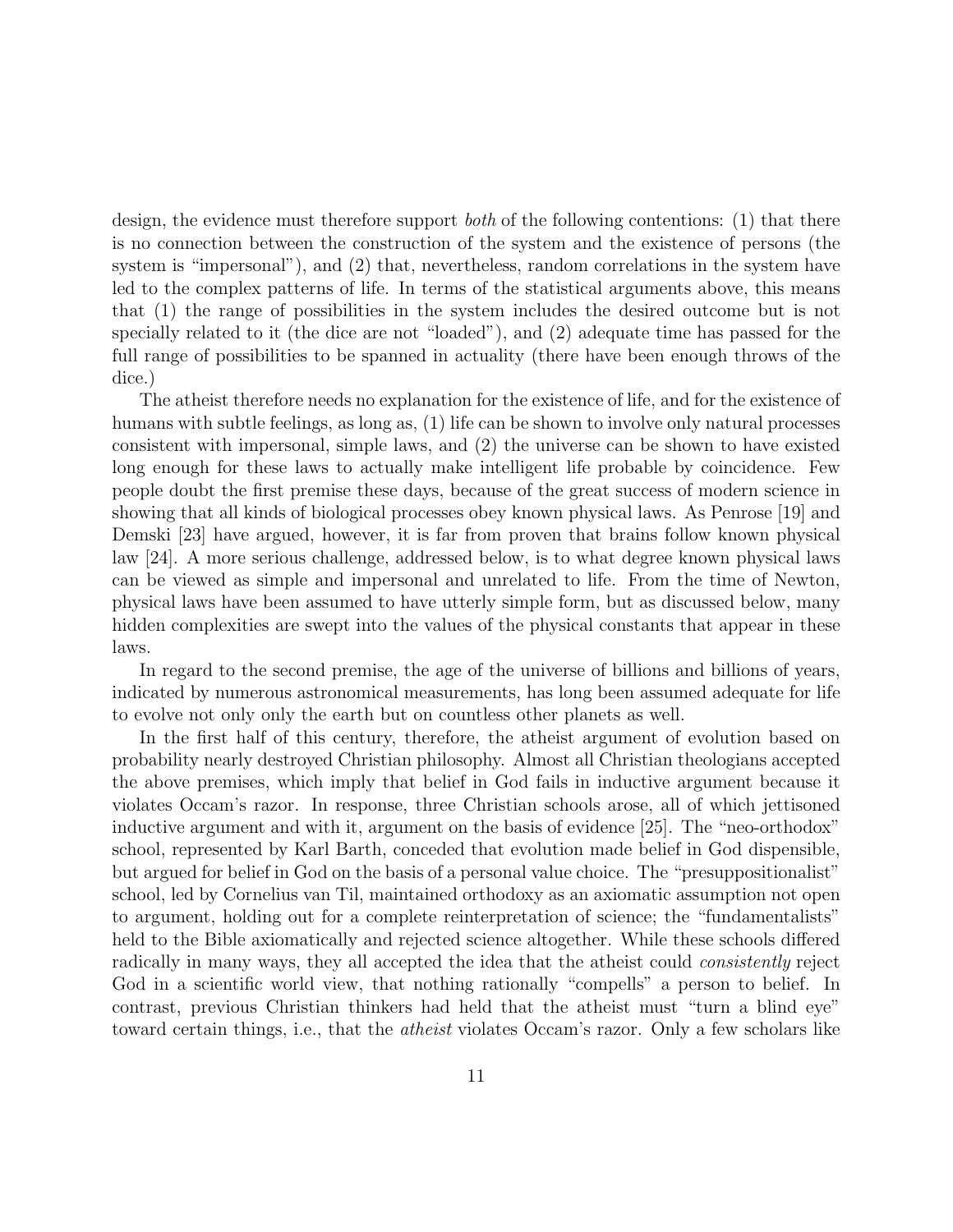C.S. Lewis [12] and E.J. Carnell [26] maintained an evidential approach, mostly concentrating on the larger philosophical issues and ignoring the details of evolution.

### **6 Response: Probability in a Finite Universe**

The best Christian response amounts to saying, essentially, "Okay, let's roll up our sleeves and calculate the probabilities." [27] Using the non-Christian model of evolution, do the numbers work out to make life probable? It is important here to recognize that this approach does not imply acceptance of the non-Christian model, either in its age of the universe or in its definition of natural law. On the contrary, the purpose for working within the non-Christian evolutionary model is to determine whether it is consistent with experimental and observational evidence and is self consistent. As with any theory, one of the strongest means of refutation is to show that a self contradiction arises while working entirely within the framework of the theory.

Many Christians have shied away from the Big Bang theory because they have assumed that the billions of years involved would provide ample time for chance evolution to produce life. By and large, Christian philosophers have missed the tremendous import of the paradigm shift involved in the Big Bang theory, which requires acceptance of a finite universe. As Hugh Ross [28] and others have pointed out, atheists historically have opposed the idea of a finite universe; the Big Bang theory, which implies a universe bounded both in age and extent, received acceptance in this century only after the weight of evidence overwhelmed years of philosophical opposition. In an infinite universe, the second criterion for the probability argument, above, is manifestly satisfied. As soon as the universe becomes finite, the probability for life is no longer automatically satisfied, and can, in principle, be very small.

Although the details of astrophysics provided the impetus for this paradigm shift in atheist philosophy, strong proofs of the finiteness of the universe are available for all to see. These typically were expressed as "paradoxes" prior to the formulation of the Big Bang theory, since they find their resolution only in the finite-universe model of the Big Bang.

The first is Olber's paradox, or, "Why is the night sky dark?" Simple geometrical considerations, plus the assumption of the conservation of energy, show that if the universe were infinitely large and infinitely old, then the night sky would glow with the intensity of the surface of the sun [29, 30]. Although the intensity of stars very far away falls as the square of the distance, the number of stars increases as the square of the distance. Thus, on average, stars at all distances contribute the same amount of light to the sky. Therefore in an infinite universe, the infinite number of stars remotely far away would contribute an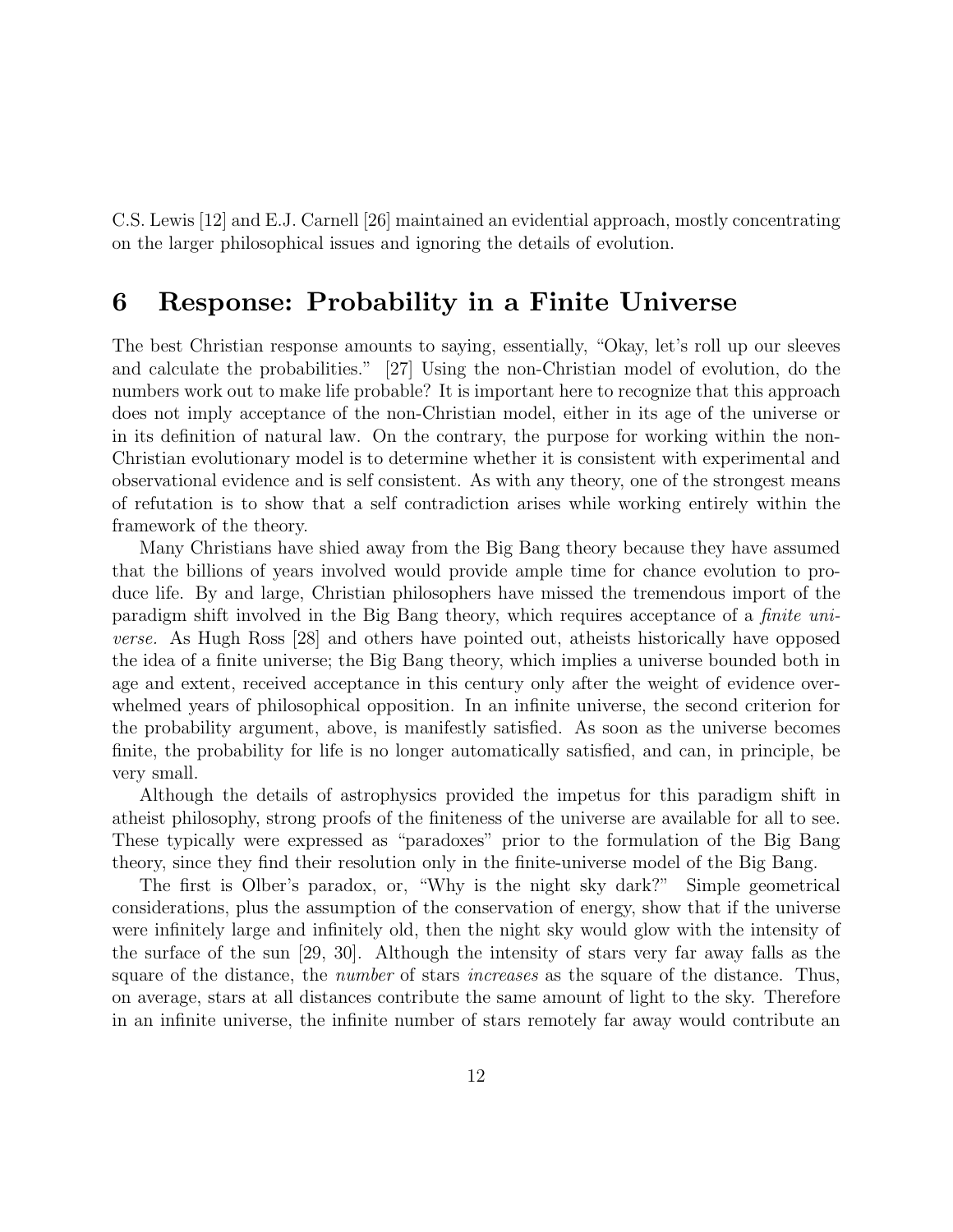infinite amount of light to the sky. Although various scholars attempted solutions through the years [31], the only satisfactory solution came with the Big Bang theory, which says that there are not an infinite number of stars, and furthermore, that the light from very remote stars has not had time to get here, since the universe has finite age.

A second indication of the finiteness of the universe is the paradox of the Arrow of Time [32, 33], or "why does time only run forward and not backward?" Aquinas touched on this paradox with his argument from Change. The assumption of the conservation of energy implies that the laws of motion must run equally well backwards as forwards. Why then do we experience time running only one direction? The answer comes from the Second Law of Thermodynamics, which states the entropy always increases. The Second Law, in turn, follows directly from the fact that the universe is not in equilibrium, but is expanding. In a static, random universe, a highly ordered state (which could occur due to "statistical clumping") will evolve toward a disordered state, but it will also necessarily evolve from a disordered state, if the laws of motion are time reversible. In other words, nothing should ever change, on average. In order to have a *continuous* increase of entropy, the universe must have had an overall entropy minimum at some time in the past, i.e., a beginning.

Both these arguments rely on the assumption of the conservation of energy. This could be doubted, but this would amount to doubting the entire structure of all modern science. Occam's razor comes in to play once again!

Given ample evidence of the finiteness of the universe, one can attempt to calculate the probability of life based on known processes. This "probability of life" involves several different arenas. First, one can ask how intelligent life could evolve from primordial bacteria or other simple life forms ("biological evolution"). Second, one can ask how celled life forms could arise from DNA and other complex chemicals ("abiogenesis.") Third, once can ask how DNA and other complex chemicals necessary for life could arise from simple chemicals ("chemical evolution.") Fourth, once can ask how the simple chemicals came to exist, i.e. how stars and planets formed ("stellar evolution.") Fifth, once can ask how the universe came to have the energy and matter characteristics necessary for stars and planets ("cosmology.")

It is beyond the scope of this essay to review all of the work on these topics. Instead, it suffices to say that (1) that there is growing perception among non-Christian scientists of a "crisis" in the probability arguments, and (2) these calculations ought to be taken seriously by Christian apologists.

Although the view that life appeared spontaneously in primordial pools of slime still appears in many textbooks, recent data on the early-earth environment gives a picture of a much more hostile climate than still pools. The experiments of Stanley Miller are largely discredited as unrealistic [34]. Chemical evolution is presently questioned to such a degree by both Christian and non-Christian biologists (see, e.g., [35, 36]), that "panspermia," the idea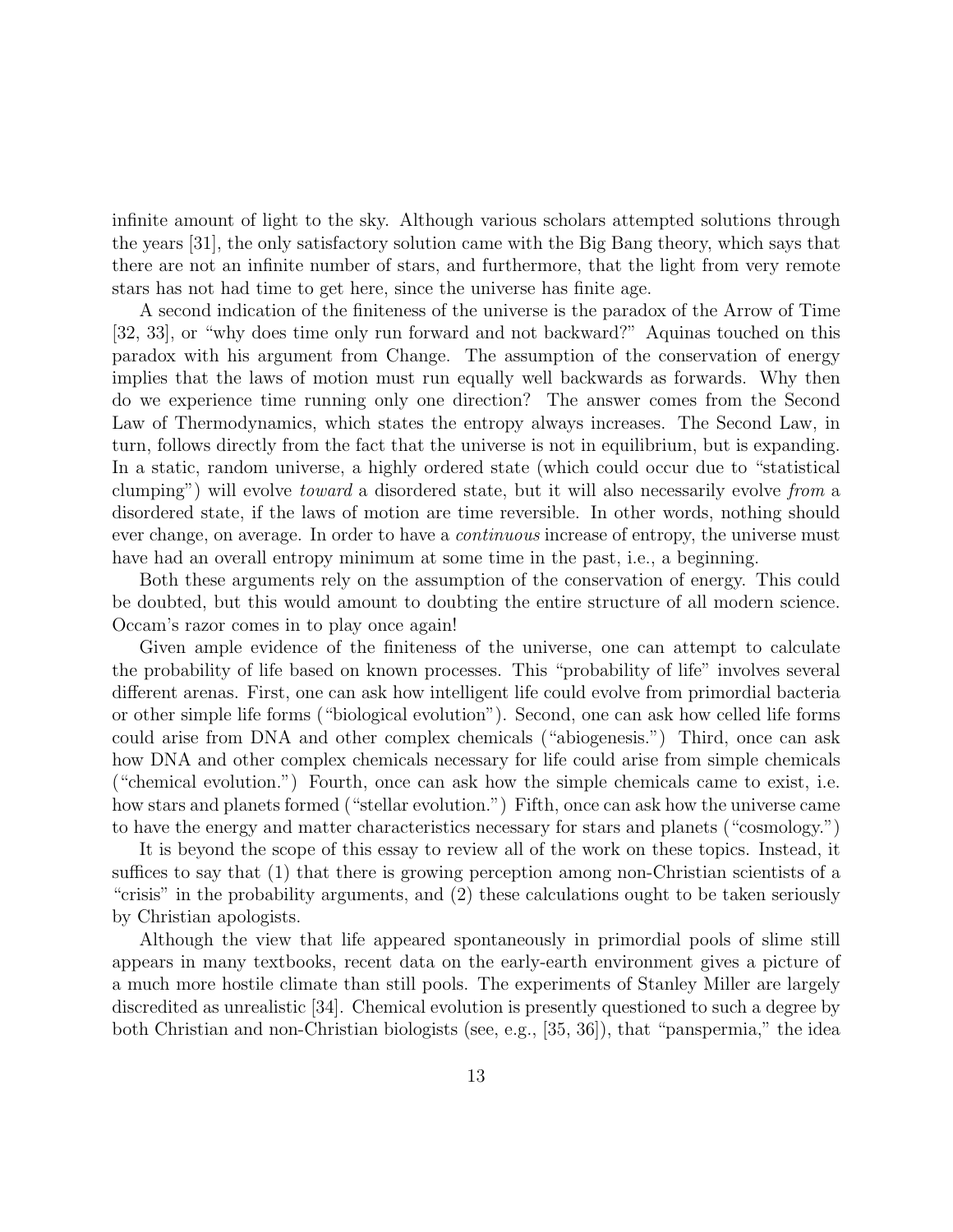that previously-evolved spores fell to earth from outer space, now merits serious attention [34]. In the area of stellar evolution, despite the stories in textbooks of clouds collapsing into stars via gravitational attraction, there is still no satisfactory picture of star formation. Although the inward force of gravitational attraction increases as  $1/r^2$ , conservation of angular momentum implies that the outward centrifugal force increases as  $1/r<sup>3</sup>$ , so that stars can never form unless some exotic mechanism carries away angular momentum [37]. In the area of cosmology, recent discoveries of large-scale structure in the universe, with sizes that light would take one-tenth of the age of the universe to cross, have severely constained models of galactic formation [38].

The probability problem does not end with the above, however. As discussed in the previous section, an argument on the basis of "odds" must analyze two things: the probability of the desired outcome given the rules of the system, and the probability of the "system" having rules which allow the desired outcome. In regard to the latter, numerous well-known physicists have drawn attention to the problem of "large number coincidences" in the laws of nature [39, 40, 41, 42]. These arise when various constants of nature, e.g. the mass of the electron and the speed of light, are combined into unitless ratios to make pure numbers. The numbers so formed typically are large, of the order of  $10^{60}$  to  $10^{100}$ . Furthermore, if these numbers differed by some tiny fraction from their actual values, then life would be impossible. Christian authors Hugh Ross [28] and John Templeton and Robert Hermann [43] have drawn attention to these coincidences; New Age authors like Louise Young [44] have also discussed them at length.

In the scientific method, things that are fantastically improbable are considered impossible. This follows from Occam's razor. If you walk into a room with 100 six-sided dice, all showing "one," you "know" that someone has placed them that way. Why? Effectively, to suppose that they had fallen that way randomly would amount to supposing  $6^{100}$  "unseen entities"– i.e., roughly  $6^{100}$  unobserved previous throws of the dice. Note that this argument supposes some connection of the pattern of the dice to you, personally. Any throw of the dice is just as improbable as any other, but most of the possibilities would have no meaning to you– they would be "equivalent" states [45]. Only certain states, e.g. all "ones," connect directly to your experience. Occam's razor insists that if you find an extreme improbability related to yourself, then it is in fact related to you [46].

The point of calculating the long odds involved in evolutionary theory is therefore not to argue that there are "gaps" in the physical laws, as though the physical universe really has flaws that God must fill ad hoc, so to speak. In the scientific method, finding inconsistencies in a theory leads one to look for a new theory. Pointing out the long odds involved in evolutionary cosmology theory does not imply a belief that the real, physical universe has "gaps," or unregulated parts. Rather, it says that a description of the physical universe which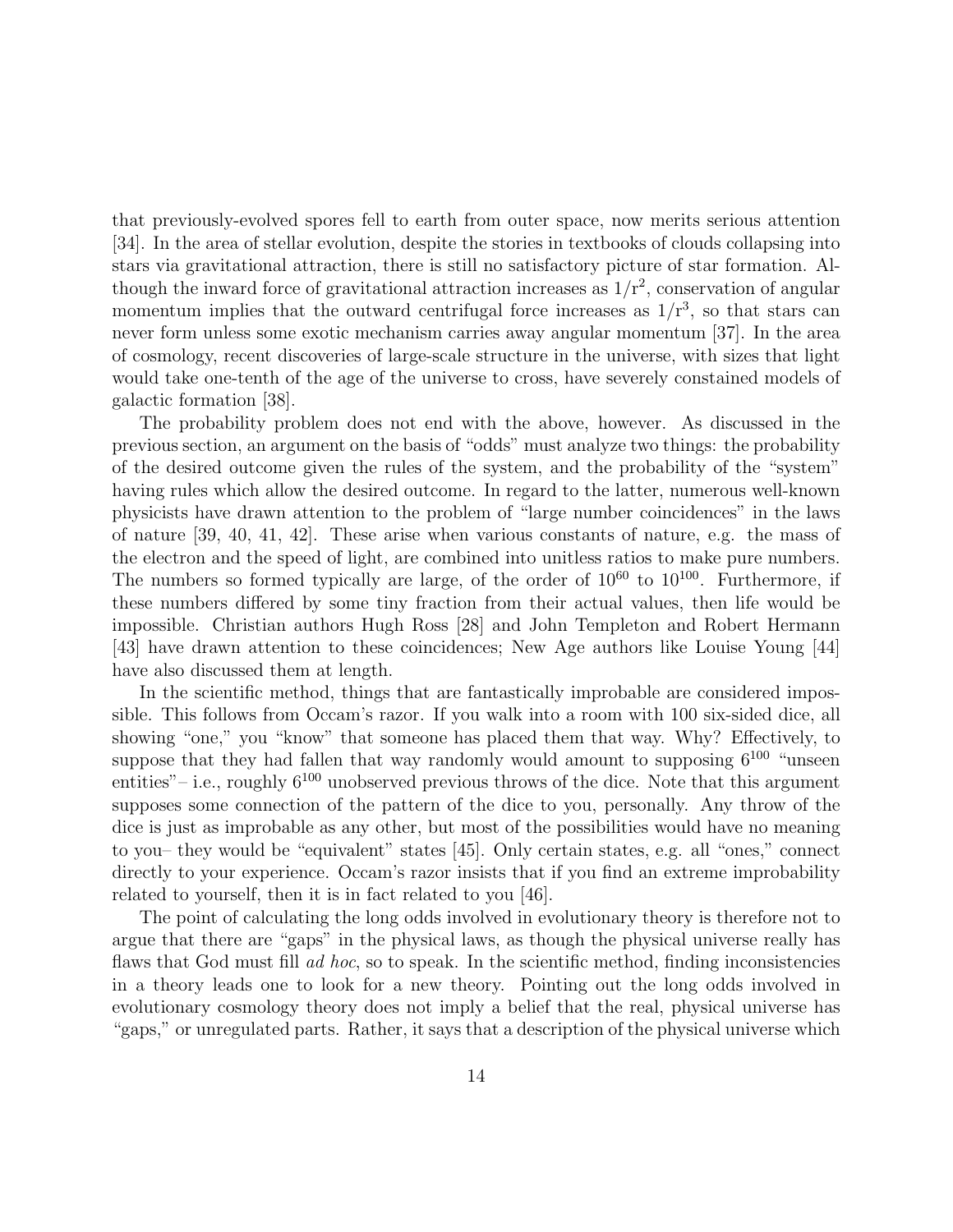relies entirely on simple, impersonal laws fails Occam's razor, because the real universe has the indelible imprint of a Person.

# **7 Counter-Argument: Many Worlds**

It may surprise some Christians to learn that modern philosophy of science has largely begun to accept the fantastic improbabilities discussed above and the implication that the laws of nature are, in fact, related to us. The atheist arguments today have changed direction, in response.

The new atheist argument allows that the laws of nature and the structure of the universe are related to us on the basis of the "anthropic principle" [39]. This argument goes as follows: suppose I ask, "Of all the billions of places on earth, why was I born in Teaneck, New Jersey?" This place is specially related to me– my birthplace– and yet on the face of it, very improbable. We all understand, however, that I had to be born somewhere. My individual experience picks out a certain set of parameters that are special only because I am looking at them, a so-called "observer effect." In the same way, the atheist cosmological argument supposes an infinity of different possible universes. The one universe in which we live has physical laws and structure related to us, only because if it did not, we could not exist to observe it.

This argument is sound, but relies critically on the evidence for multiple experiences. I am not surprised that I was born in a certain place because I see many people born in many places, covering the globe. In a sense, it is the evolutionary probability argument all over again, except that instead of many random occurences within a system, one assumes the existence of many, random systems. Given an infinity of possible universes of infinite diversity, all manner of coincidences become possible. One has simply embedded our finite universe in an infinite, eternal "macro-universe." The atheist has recovered the eternal, impersonal universe that the Big Bang theory seemed to destroy.

The problem for this kind of theory, of course, is that unlike the example of being born in Teaneck, in which I can easily see many examples of other people being born, we have no examples of even one other universe. The atheist apparently violates Occam's razor to an infinite degree by supposing an infinite number of imperceptible entities, each of which is an entire universe!

Non-Christian scientists have attempted to find evidence for other universes in at least two different ways. The first hypothesis relies on a non-standard interpretation of quantummechanics, called the "many-worlds" hypothesis. In order to resolve certain paradoxes in quantum mechanics, Everitt and Wheeler [47] proposed a view in which at every quantum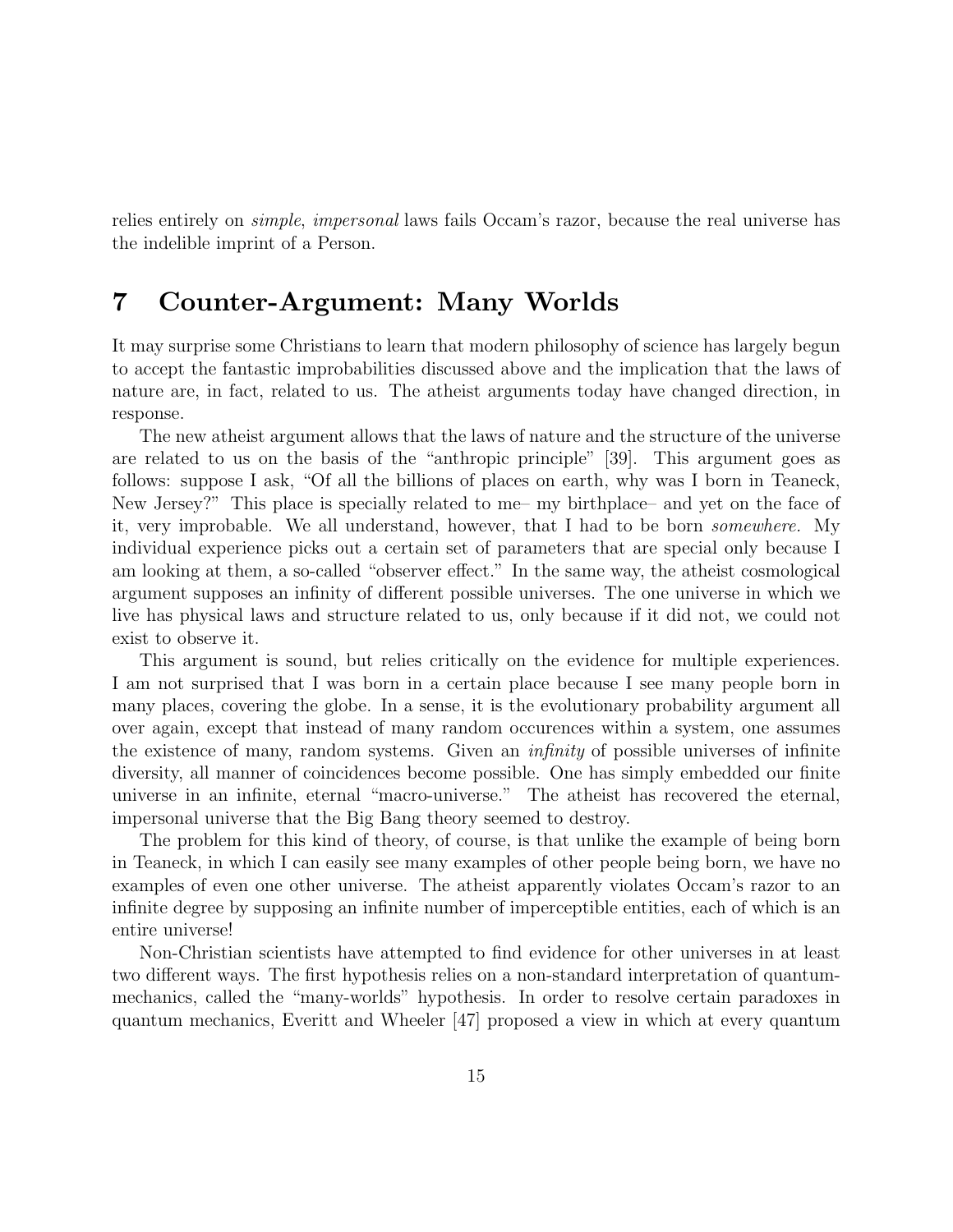event (trillions of which occur in a single second, at a single point in space) the entire universe splits into a number of "alternate universes" covering every possible outcome of the quantum events. While this view has received a lot of popularity in the science fiction literature, very few physicists take it seriously. In short, it creates more paradoxes than it solves [48]. How can the entire macroscopic universe light years away "split" at each microscopic event here on earth? Doesn't this violate conservation of energy to an infinite degree? Why does it only split going "forward" in time, and not backward– what gives the arrow of time?

A more serious proposal revolves around the "inflationary" model of cosmology. This theory, first proposed by Alan Guth [49], starts with the standard Big Bang theory and inserts, at a very early stage, an epoch of extremely fast expansion of the universe, or "inflation." This epoch then conveniently disguises itself so that the universe looks like it evolved from a simple Big Bang. Only a few trace evidences would remain from the Inflationary era.

The Inflationary model allows two critical changes from the standard Big Bang theory. First, it allows many of the large number coincidences to be combined into one large number coincidence. Second, it allows our universe to be a recently-spawned part of a larger, eternal "macro-universe" [50], so that the remaining coincidences can be viewed as a probable event in an infinite series of random sub-universes.

Most Christian philosophers have missed the import of the Inflationary Theory for cosmology. If proved, it would go a long way toward establishing a "cosmic Darwinism" that yielded persons in an impersonal universe, just as hoped for the original Darwinism. This aspect explains a lot of the excitement among non-Christian physicists about the Inflationary model in recent years.

The inflationary model gives very specific predictions for certain observations. The primary parameter is the total mass density of the universe, usually written  $\Omega$ . The Inflationary model implies that  $\Omega = 1$ , i.e., that the total density is exactly equal to the amount needed to make the universe eternal in the future. The density must be neither too little, in which case the universe would evaporate (i.e., expand to zero mass density in the far future), nor too much, in which case the universe would collapse in on itself due to gravitational attraction.

Astronomical observations, however, indicate that the actual mass density is closer to  $\Omega = 0.2$ . Since observations of the visible universe (light-emitting stars) indicate a mass density too low for the Inflationary theory, many physicists have proposed a search for "Dark Matter," which would make up the remaining 80-90% of the mass needed for the theory [51]. The constraints of nuclear theory imply that this "Dark Matter" can not be mere chunks of rock or other normal matter. Instead, it must be an entirely new kind of particle which passes through us nearly imperceptibly [52]. Despite the entirely hypothetical nature of "Dark Matter," many atheists are so convinced of its existence on the basis of the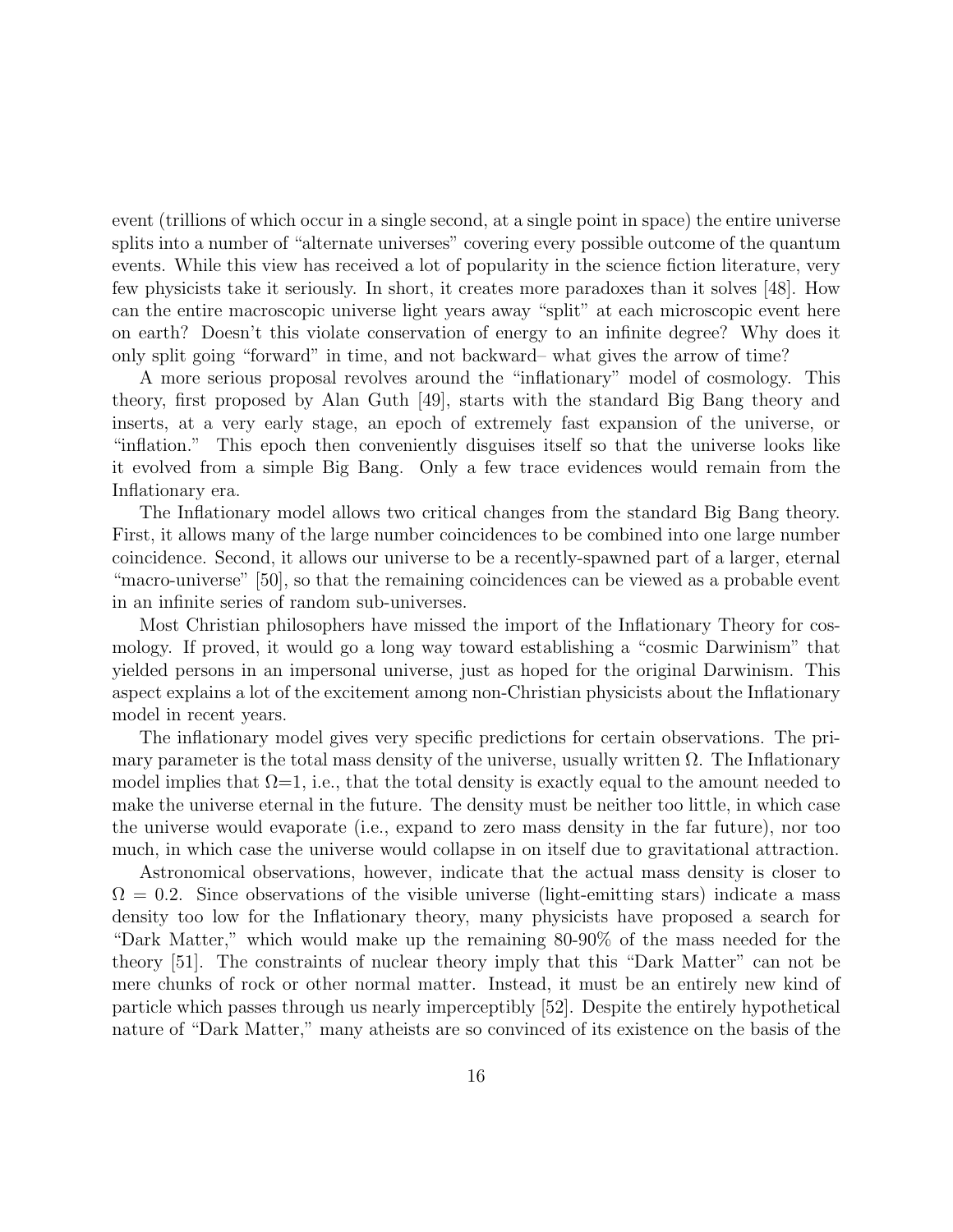above philosophical considerations, that one frequently reads in the popular literature that "90% of the universe is made of an entirely different kind of matter from us."

The Inflationary theory seems to have received a death blow from recent observations, specifically the Cosmic Background radiation (COBE) study [53] and the observations of large-scale structure in the universe [54], clusters of galaxies so large that to cross one, light would take a tenth of the age of the universe. These observations, put together, strongly indicate a value of  $\Omega = 0.2$ , and do not allow Dark Matter to be hidden. Proponents of the Inflationary theory have not given up yet, however, and continue to attempt new variations of the theory that agree with the observations [55].

## **8 Concluding Remarks**

We have ended up in several issues at the forefront of scientific research today. This is proper, because much of science today dwells on ultimate questions. Yet we must not put the cart before the horse and dive into scientific issues without addressing the fundamental basis of perception that drives all belief in God. We talk about science in response to arguments by atheists which attempt to "explain away" our perceptions of God. I have heard numerous apologetic debates end with the Christian showing strong evidence of something or other, and the atheist finally responding, "But if God exists, why is He so silent?"

If a person feels no guilt, no sense of Absolute Justice, if a person has no sense of the dignity of mankind, no appreciation of the beauty and design in nature, and if that person remains unmoved by the words of Holy Scripture, then what good is astronomy? As Francis Schaeffer said, "He is there, and He is not silent." [56] To shut Him out, a person must stop up his eyes and ears. Yet to those with eyes and ears to hear, the Christian can present credible evidence that the things we perceive do indeed come from God and not from our own self deception.

In the last section I outlined a scientific theory that aims to overthrow the Christian concept of a beginning of the universe. What if it succeeds? In the first half of this century, science seemed to provide a perfectly airtight, Godless view of the world, and Christians mostly retreated into liberalism, presuppositionalism, or anti-science fundamentalism, all of which had the effect of cutting off Christians from meaningful discussion of science. In the latter half of this century, Christianity has seen an intellectual rebirth, even while the number of nominal church attendees in Europe and North America has decreased. Non-Christian scientists and authors have questioned the paradigm of evolution. The disaster of the "new morality" both in the U.S. and in the communist nations has led many to look for moral absolutes. Numerous Christians now claim impressive academic credentials and hold their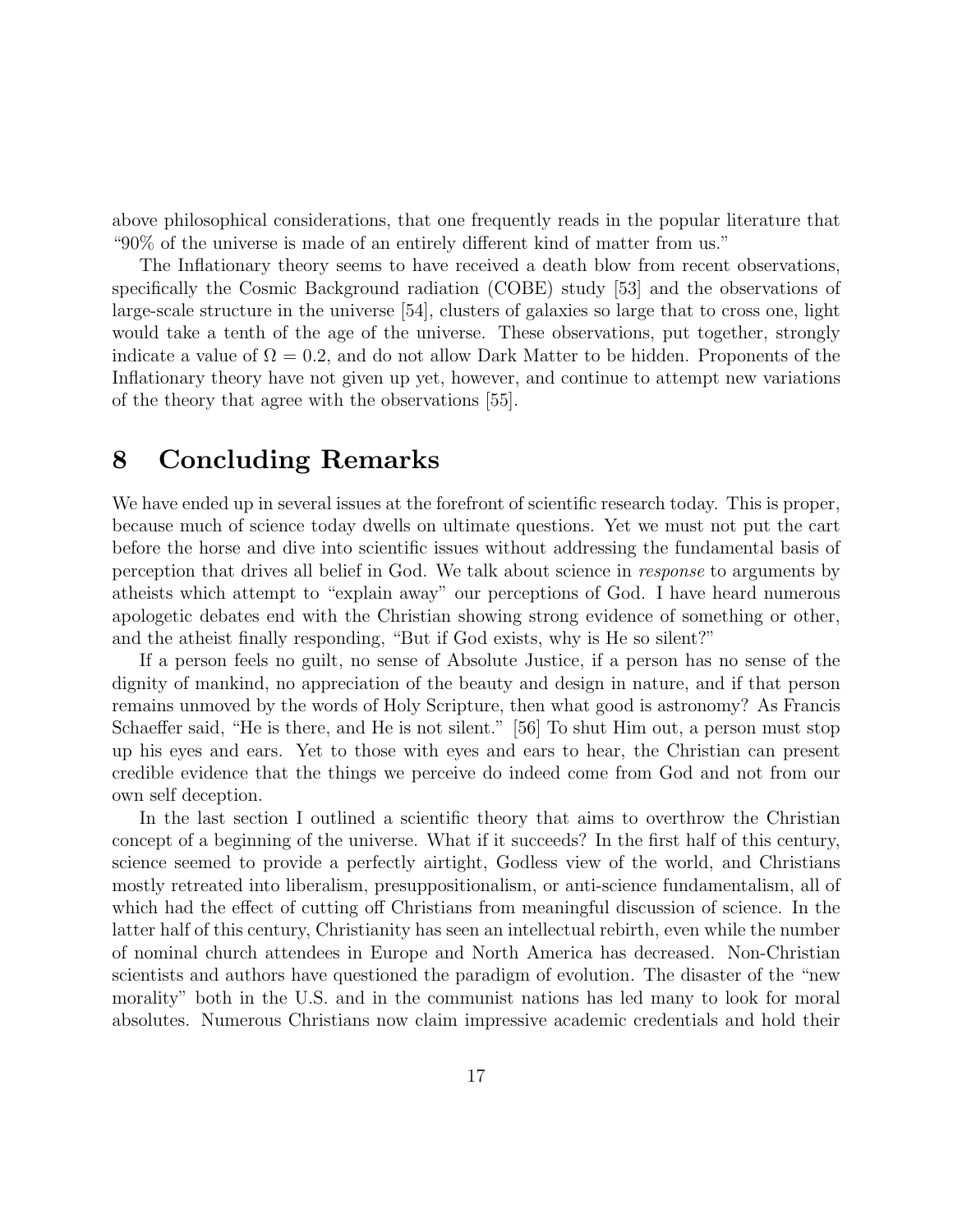own in debate with atheists. In a way, it is easy to be an evidentialist. But what if the Inflationary theory suddenly jumps into the public eye with strong evidences of multiple universes? Should evidentialists all say, "You're right, the Bible is wrong"?

There are two things every person should do when faced with challenging evidence. First, one should have a healthy doubt about new claims which takes into account the presuppositions of the person bringing the message. If a salesman with an interest in selling me a product shows me an impressive array of statistics, I should still hold out some doubt. Similarly, if people with an interest in becoming a new elite or with an interest in discarding "old fashioned" claims of morality tell me "science has proven...," I should take it with a grain of salt.

Second, one should hold on to "internal" evidence, i.e., "gut feelings." This is valid evidence! For instance, suppose someone tells me my wife has committed adultery, and presents an impressive list of corroborating facts and witnesses. Still, I may say, "I know her, and I know she would not do that!" No Christian should feel ashamed to say, "I know God, and I know His Word!"

Still, once has to leave open the possibility that one has been deceived. As Francis Schaeffer said, "The Christian must have the integrity to live open to the question as to the possibility of his being 'taken in' by his Christian commitment."[57] One must ask, "What level of evidence ought to convince a Mormon to forsake his faith? Am I honest enough to admit error on the basis of the same type of evidence?" This is an uncomfortable idea for many Christians. Yet a person who has looked doubt in the eye, who has examined all the facts and found them to hold up, has a certainty that surpasses all forms of "protected" belief. A man who knows his wife would not commit adultery has no fear of the facts. The man who loudly rejects any examination of the facts is usually the one that fears that they may in fact point to a truth he does not want to know!

One thing Christians ought not to do is to take hold of a few scientists of dubious credentials who claimed to have "disproven" all Inflationary theory, trumpet their findings as the final word, and mock all scientists who disagree as members of an international conspiracy to hide evidence. In fact, much "creation science" in this century has taken exactly this form. Evidentialism has taken a beating when numerous apologists had to retract dramatic "evidence" after loudly proclaiming it the definitive proof of Christianity. In doing so, they ignored good rules of "lawcourt" reasoning. A person who says what you want to hear is not necessarily a trustworthy witness! Sometimes we must simply admit certain things appear contradictory and leave it at that. This is not irrational if we have other strong evidences for believing something.

In this essay I have only discussed the atheist position. Christian apologetics must deal not only with the atheist, but also with the pagan. The above discussion of large number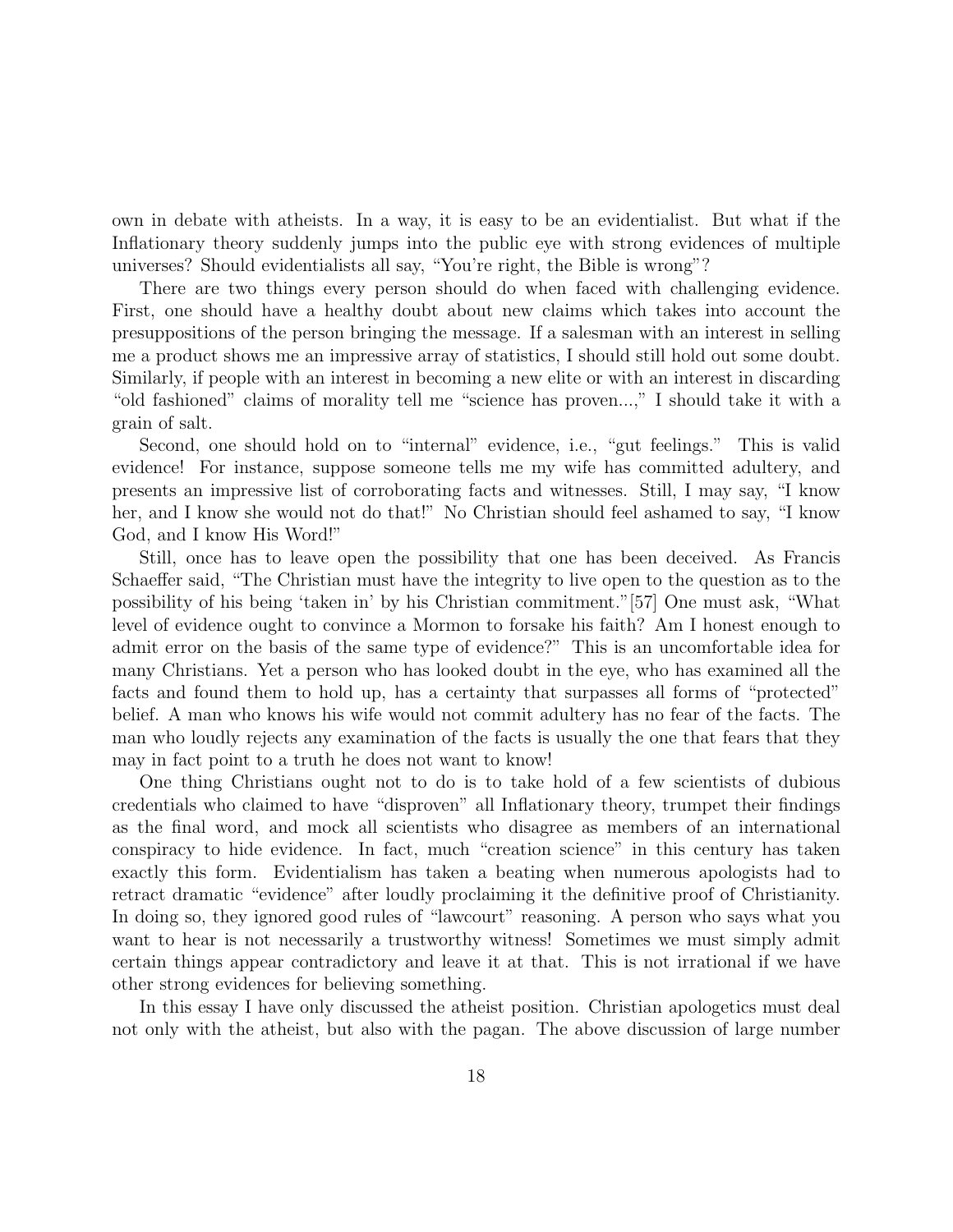coincidences has led not only to support of the Christian position, but also of many other religious but non-Christian views, especially New Age views that make Man into God, such as the works of Tipler and Young. In dealing with such views we must dive into the specific evidences we have for God-to-man communication. Apologetics is never-ending, because it must always respond to new challenges to what seems to us obvious: our experience of God.

## **References**

- [1] D. Snoke, "Toward the Unity of Theology and Science," Perspectives on Science and Christian Faith **43**, (American Scientific Affiliation, Ipswich, MA, September 1991).
- [2] D. Snoke, "The Problem of the Absolute in Evidentialist Epistemology," Perspectives on Science and Christian Faith **47**, (American Scientific Affiliation, Ipswich, MA, September 1995).
- [3] As I have argued previously [2], a survey of Scripture passages indicates that belief in God is essentially *passive*, based on being convinced, not an active choice. Choice in the Bible is always associated with obedience to what we already know.
- [4] This distinction between "internal" and "external" senses goes all the way back to Roger Bacon (*Opus Majus* VI, i) but has unfortunately often been lost in subsequent discussion. Restriction to the five external senses artifially excludes a whole realm of our experience. As professional counselors often say, "feelings are facts," though in Western culture we often would like to deny their reality or validity. See, e.g., \*A. R. Damasio, Descartes' Error, (G.P. Putnam, New York, 1994).
- [5] \*B. Gregory, Inventing Reality: Physics as Language, (John Wiley and Sons, New York, 1988).
- [6] F. Schaeffer, The God Who is There, in The Complete Works of Francis A. Schaeffer, (Crossway, Wheaton, 1985).
- [7] C. van Til, *The Defense of the Faith*, (Presbyterian and Reformed, Philadelphia, 1955).
- [8] John M. Frame, The Doctrine of the Knowledge of God, (Presbyterian and Reformed, Phillipsburg,1987).
- [9] Alvin Plantinga, another modern presuppositionalist from the Calvinist school of Cornelius van Til, takes the same approach to "justifying" the senses, e.g. in Faith and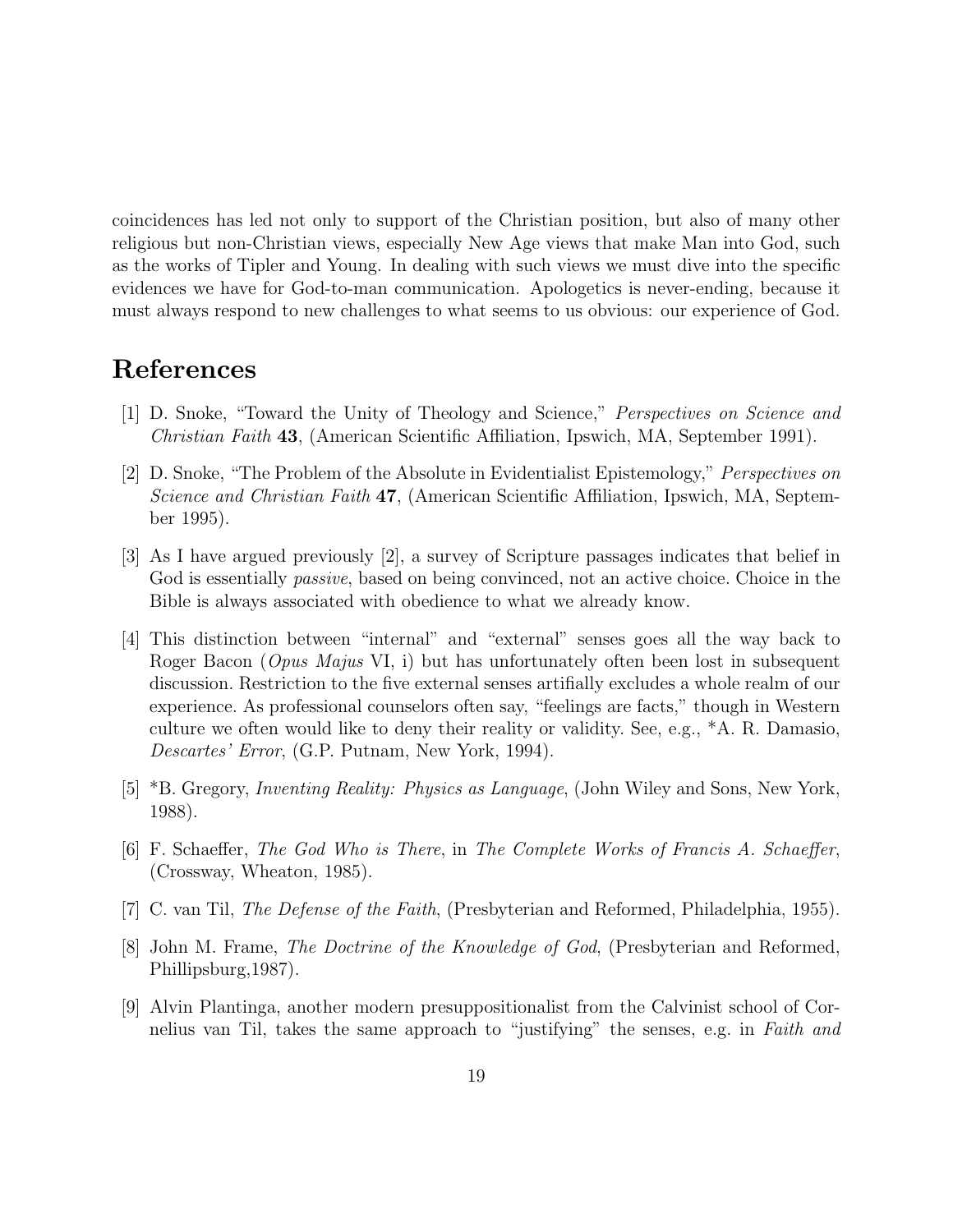Rationality (University of Notre Dame Press, Notre Dame, Indiana, 1983). He affirms belief in God on the basis of direct perception, as I do:

Upon reading the Bible, one may be impressed with a deep sense that God is speaking to him. Upon having done what I know is cheap, or wrong, or wicked, I may feel guilty in God's sight and form the belief, "God disapproves of what I have done." Upon confession and repentence I may feel forgiven, forming the belief "God forgives me for what I have done." A person in grave danger may turn to God asking for His protection and help; of course he or she then has the belief that God is indeed able to hear and help if He sees fit. When life is sweet and satisfying, a spontaneous sense of gratitude may well up within the soul; someone in this condition may thank and praise the Lord for His goodness, and will of course have the accompanying belief that indeed the Lord is to be thanked and praised.

For Plantinga, however, such perceptions are not *sufficient* for belief, and he would supplement them with "properly basic beliefs," i.e. axiomatic presuppositions, which allow organization of these perceptions into meaningful frameworks. Arguing from experience alone would constitute what he calls the error of "foundationalism," the view that beliefs are rational only if based on such sense experience, or on self-evident or otherwise undoubtable propositions (if such exist.)

Plantinga, like all presuppositionalists, says that evidentialists are not self consistent since they must "assume" the foundation principle. As I have discussed at length [2], this objection does not stand up since evidentialists do not have to make their "foundation principle" an axiomatic assumption. It simply makes sense as a proper inductive theory based on sense experience. Although our ability to generate theories inductively may involve an irrational leap of the imagination, belief in such conclusions is not irrational because they can be tested by further experience.

Plantinga sounds almost as if he would agree with me in advocating an inductive approach to formulating "properly basic beliefs":

We must assemble examples of beliefs and conditions such that the former are obviously basic in the latter, and examples of beliefs and conditions such that the former are obviously not properly basic in the latter. We must then form hypotheses as to the necessary and sufficient conditions of proper basicality and test these hypotheses by reference to those examples.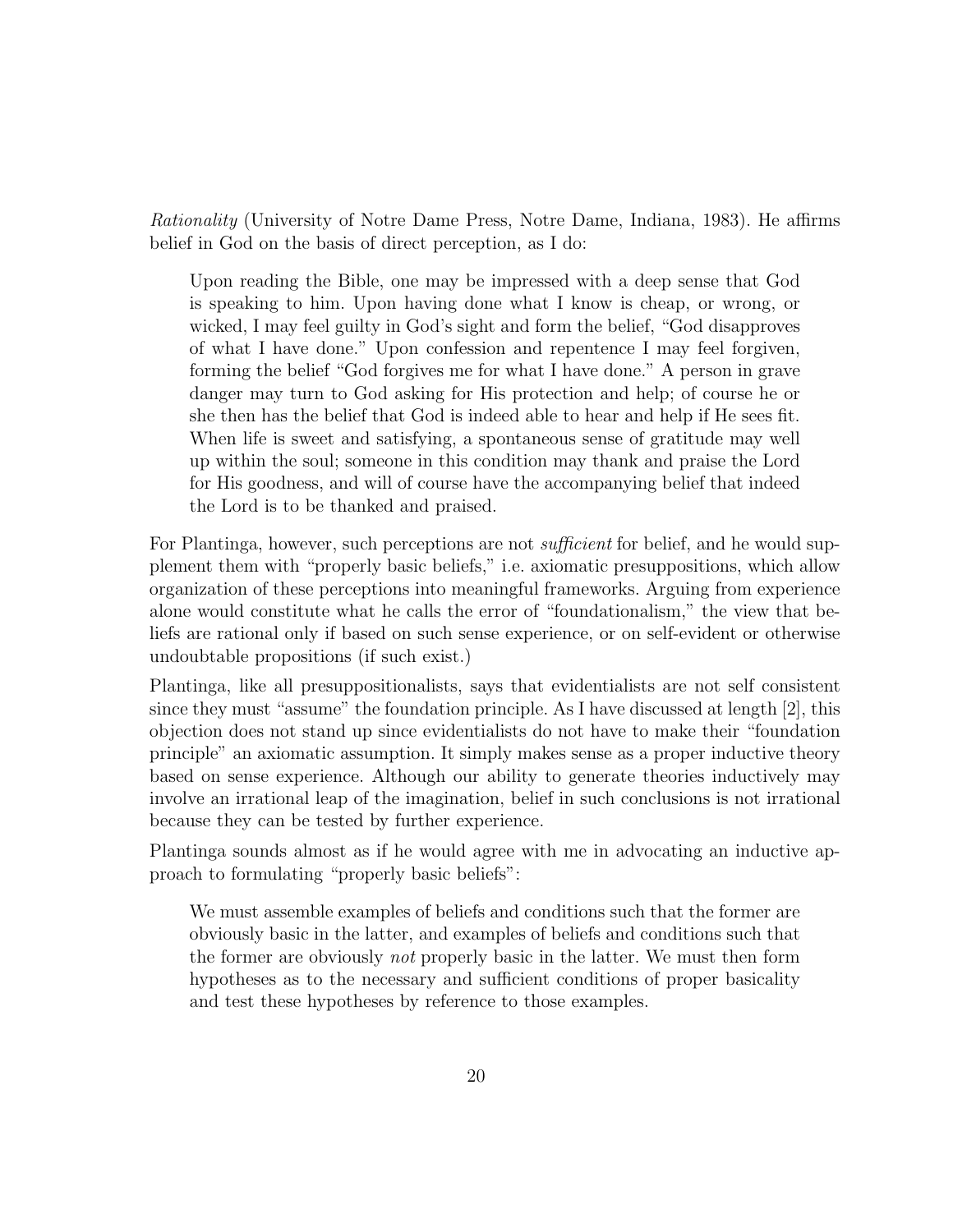In allowing numerous *propositions* to stand alongside experience as "obviously properly basic," however, Plantinga opens the door to all kinds of wishful thinking. We need only apply the test of self consistency to our set of basic beliefs, we do not need to actually test them against experience. It is hard to imagine why any religion could not follow the same program.

As I have argued earlier [1, 2], such an approach "protects" Christianity from attack, but leaves it without an argument why Mormons or, for that matter, believers in the Great Pumpkin should not make their claims into "properly basic beliefs." K. Parsons, in God and the Burden of Proof, (Prometheus, Buffalo, New York, 1989) has argued the same, that Plantinga's views mean the end of rational debate, the end of a common ground for discussion, and open season for all manner of nonsensical beliefs seen in bookstores today.

- [10] One objection to the idea that all language relies on sense experience is that of Polanyi, that "values" must come from somewhere else. As I have discussed previously [2], all real values come from experience. Of course, one must include "internal" sense experience, which many would like to ignore (see note [4].)
- [11] Can we perceive God via the five external senses? Although the Bible makes clear that we can not perceive the "fullness" (or "face") of God via the five external senses– "No one has seen God" (John 1:18), God does not rule out communicating via the external senses. "External" sense experience with God forms the basis for "special revelation;" the prophets heard His voice or saw the pillar of fire; Jesus, who has "made God known" (John 1:18, Col. 1:15, Heb 1:3), was perceived via the same senses (1 John 1:1-4), even after His resurrection (John 20:27). As discussed previously [2], we obtain this special revelation today via testimonies and messengers which come to us via the five senses, e.g. reading. Reformed theologians have always argued, however, that without a confirming "internal" testimony, these messages of special revelation remain meaningless to us. Without prior reason to believe in God, belief in miracles would violate Occam's razor, i.e., Hume's objection.
- [12] C.S. Lewis, *Mere Christianity*, (Macmillan, New York, 1943).
- [13] J.M. Frame, Apologetics to the Glory of God: An Introduction, (Presbyterian and Reformed, Phillipsburg, 1994).
- [14] Some presuppositionalists seem guilty of a logical fallacy. Since the Christian presupposition (the existence of God) implies the reliability of the senses, then they would say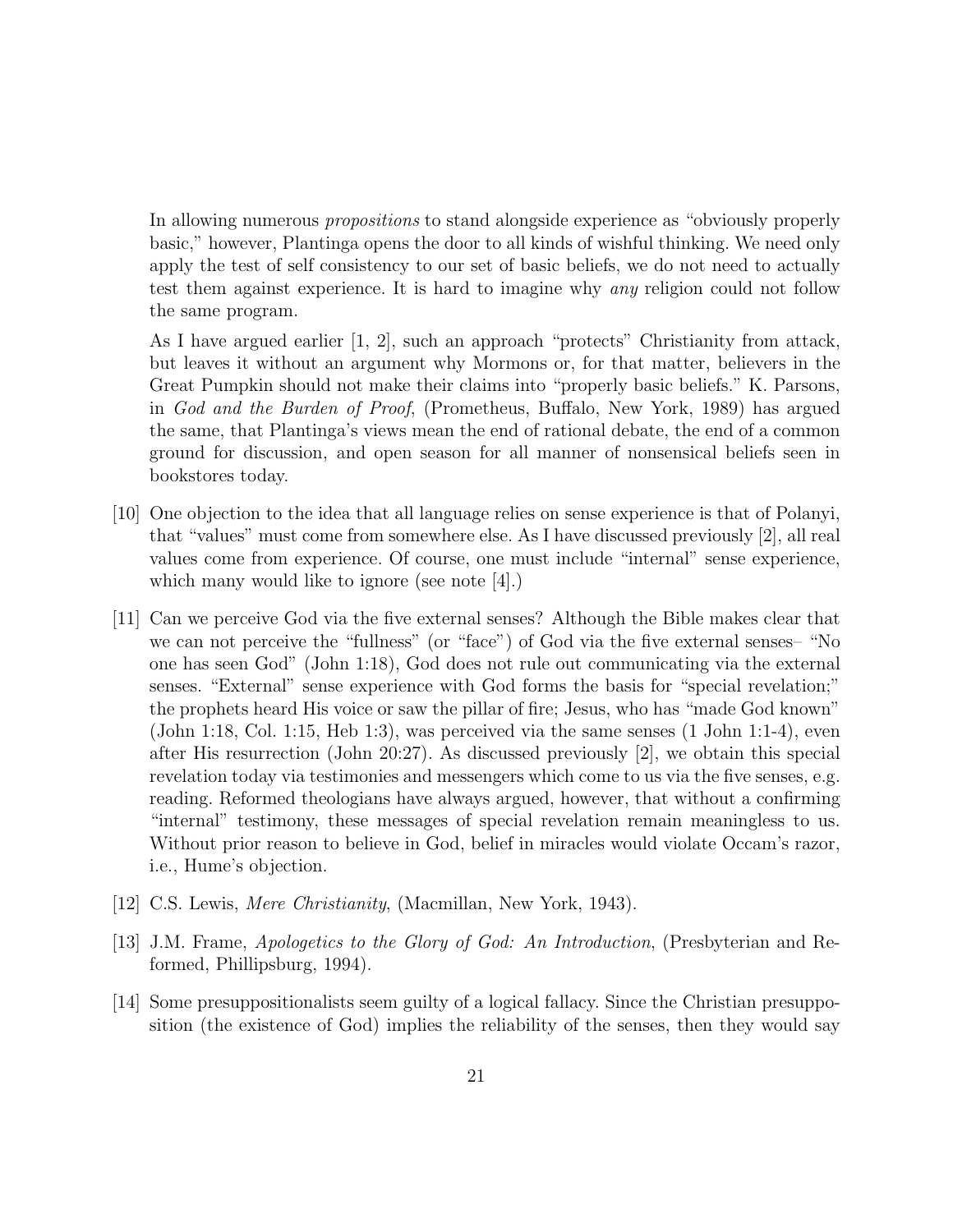that any use of the senses implies reliance on the truth that God exists. But that does not follow. If A implies B, it does not follow that the truth of B implies the truth of A!

- [15] The failure to address Occam's razor is the reason why presuppositionalist Christian argument remains so unsatisfying. Presuppositionalists may be correct that starting with their presuppositions they can remain perfectly logically consistent, but a person who hypothesizes a room full of invisible, imperceptible chairs could do the same. Self consistency alone never suffices to convince anyone of anything.
- [16] As C.S. Lewis has argued [12], we do not have to agree on exactly what is just, or what ought to cause guilt, in order to agree that the justice and guilt are real things. We also do not need to agree on the interpretation of the Bible to agree that it is God's Word.
- [17] J. Calvin, Institutes of the Christian Religion, J.T. Macneil, ed., F.L. Battles, trans., (Westminster Press, Philadelphia, 1960).
- [18] R.C. Sproul, The Psychology of Atheism (If There is a God, Why are there Atheists?), (Tyndale, Wheaton, 1988).
- [19] \*R. Penrose, Shadows of the Mind: On Consciousness, Computation, and the New Physics of the Mind, (Oxford University Press, Oxford, 1994).
- [20] Gödel, *Monatshefte f. Math. u. Physik*  $38, 173$  (1931) in From Frege to Gödel, J. van Heihenoort, ed. (Harvard Press, Cambridge, 1967).
- [21] \*W. Percy, Lost in the Cosmos: The Last Self-Help Book, ( Farrar, Straus and Giroux, New York, 1983).
- [22] R.C. Sproul, Not a Chance: The Myth of Chance in Modern Science and Cosmology, (Baker, Grand Rapids, 1994).
- [23] W.A. Dembski, "Converting Matter into Mind: Alchemy and the Philosopher's Stone in Cognitive Science," Perspectives on Science and Christian Faith **42**, (American Scientific Affiliation, Ipswich, MA, September 1991).
- [24] Penrose has argued that brains could get their unusual properties from quantum mechanical wave function coherence, as seen in things like Bose-Einstein condensation and lasers. He makes no claims about how this could work, but invokes hypothetical, completely unknown aspects of these phenomena. As an expert in wave function coherence (see, e.g., Bose-Einstein Condensation, A. Griffin, D.W. Snoke, and S. Stringari, eds.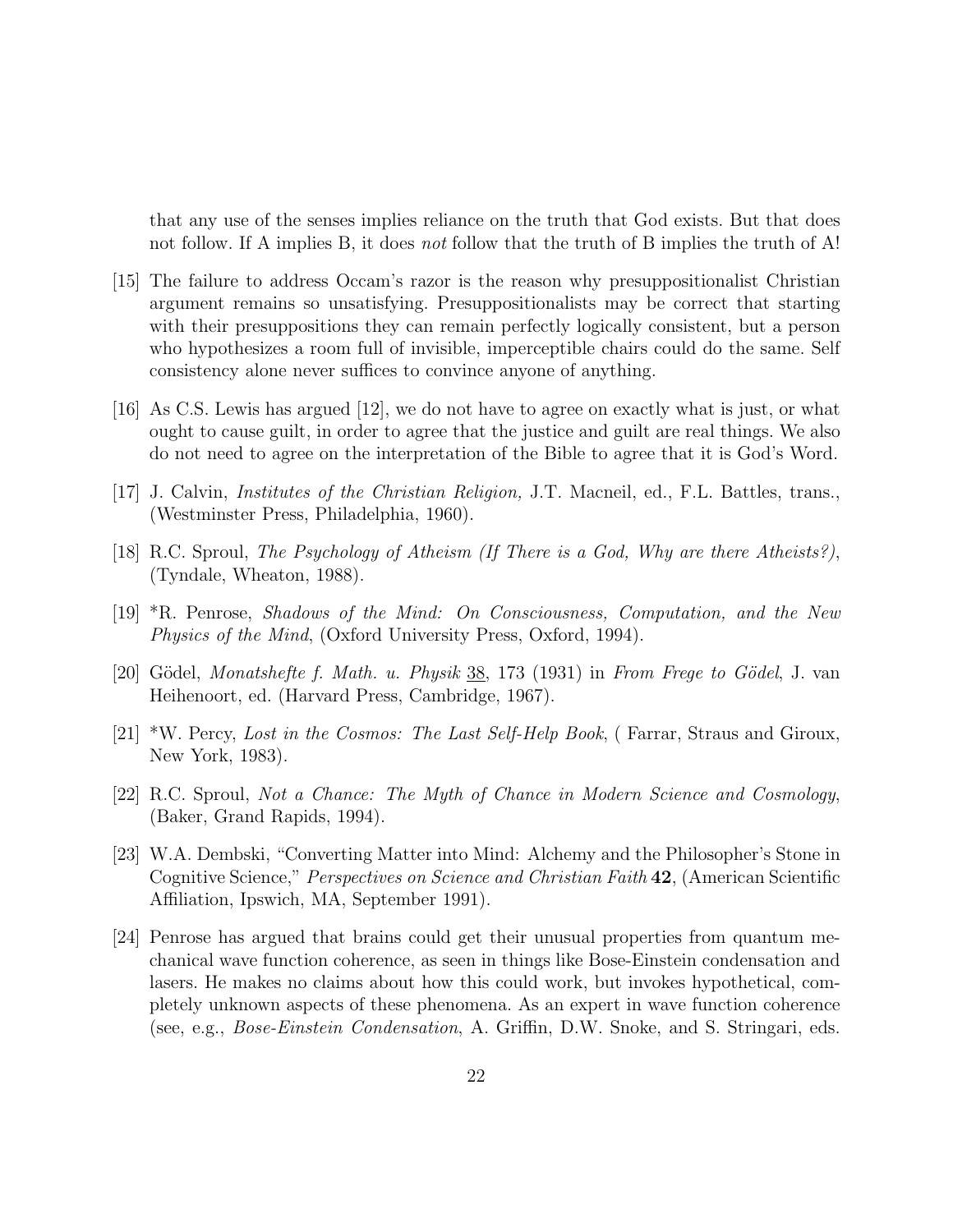[Cambridge University Press, Cambridge, 1995]) I can attest that these ideas are merely wild speculation, and serious students of wave coherence would all agree.

- [25] It is only a slight overstatement to say that evolution was the fatal blow. Other evidences that weakened evidential apologetics included higher criticism and archeological attacks on the Bible. Nevertheless these had limited impact before evolution became widely accepted in western culture.
- [26] E.J. Carnell, Introduction to Christian Apologetics, (Eerdmans, Grand Rapids, 1955).
- [27] It may seem nearly impossible to calculate odds like this, without having complete knowledge of every law of nature in the universe. On the contrary, scientists do this kind of calculation all the time. "Bayesian" probability theory, favored by most practicing scientists, allows the calculation of conditional probabilities based on partial knowledge. In a sense, Bayesian probability is just the codification of inductive logic. John Earman has written a useful introduction to Bayesian probability, in which he also shows that the Bayesian probability methods being develeped during the lifetime of David Hume have subsequently rendered Hume's arguments against miracles invalid, in "Hume's Abject Failure: The Argument Against Miracles," (Dept. of History and Philosophy of Science, University of Pittsburgh, 1997).
- [28] \*H. Ross, The Fingerprint of God, 2nd ed., (Promise, Orange, California, 1991).
- [29] \*P.C.W. Davies, The Physics of Time Asymmetry, (University of California Press, Berkeley, 1974); see also S.L. Jaki, *The Paradox of Olbers' Paradox; a Case History* of Scientific Thought, (Herder and Herder, New York, 1969).
- [30] E. Harrison, in \*Bang: the Evolving Cosmos (Nobel Conference XXVII), Richard Fuller, ed., (University Press of America, Lanham, 1994).
- [31] The idea that immediately comes to mind, intervening clouds, is one proposed solution that does not work– given enough time, these clouds would absorb so much heat that they, too, would glow like the surface of a star.
- [32] \*P.C.W. Davies, Space and Time in the Modern Universe, (Cambridge University Press, Cambridge, 1977); *\*The Physics of Time Asymmetry*, (University of California Press, Berkeley, 1974).
- [33] M.C. Mackey, Time's Arrow: Origins of Thermodynamic Behavior, (Springer-Verlag, New York, 1993).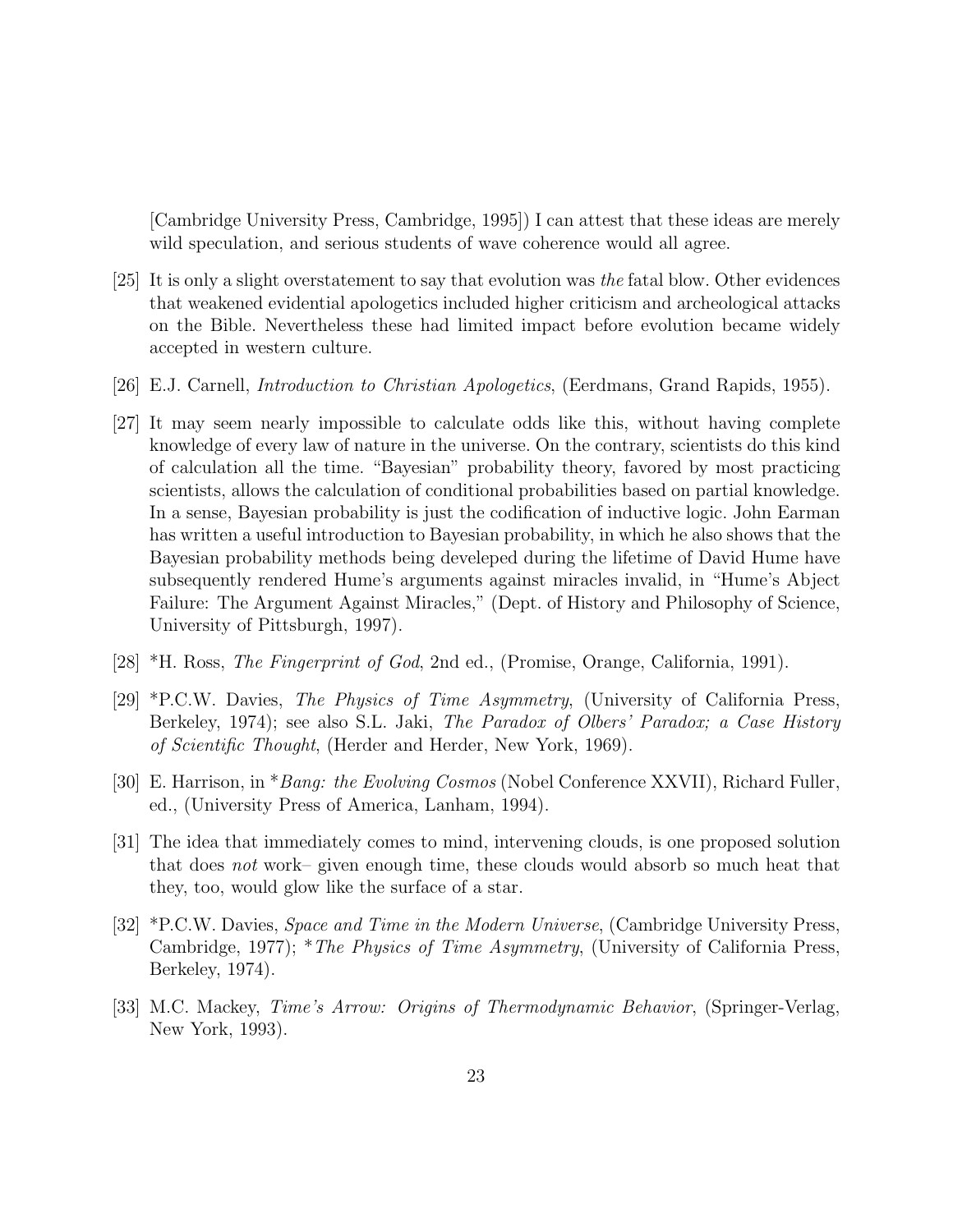- [34] \*J. Horgan, Scientific American, 100 (February 1991).
- [35] \*R. Shapiro, Origins– A Skeptic's Guide to the Creation of Life on Earth, (Summit Books, New Jersey, 1986).
- [36] \*M.J. Behe, Darwin's Black Box: The Biochemical Challenge to Evolution, (Free Press, New York, 1996).
- [37] See, e.g., W.M. Tscharnuter, in The Birth and Infancy of Stars, R. Lucas, A. Omont, and R. Stora, ed., (North Holland, Amsterdam, 1985); and T.Ch. Mouschovias, in Protostars and Planets, T. Gehrels, ed. (University of Arizona Press, Tucson, 1978).
- [38] Physics Today **43**, 20, (June 1990); Nature **348**, 14 (3 January, 1991).
- [39] \*J.D. Barrow and F. Tipler, The Anthropic Cosmological Principle, (Oxford University Press, Oxford, 1987).
- [40] \*P.C.W. Davies, The Accidental Universe, (Cambridge University Press, Cambridge, 1982).
- [41] \*A.J. Leggett, The Problems of Physics, (Oxford University Press, Oxford, 1987).
- [42] P.A.M. Dirac, in The Physicist's Concept of Nature, J. Mehra, ed., (D. Reidel, Dordrecht-Holland, 1973).
- [43] J.L. Templeton and R.L. Hermann, *The God Who Would be Known*, (Harper and Row, San Francisco, 1989).
- [44] \*L. Young, The Unfinished Universe, (Simon and Schuster, New York, 1986).
- [45] This concept of "equivalent states" formed the basis of the theory of statistical mechanics in the last century. All possible configurations of the atoms in the gas in a room are equally likely, but only a few have special properties discernible to "macroscopic" people, who see things with "coarse grained" perception. For example, to all intents and purposes it is "impossible," according to statistical mechanics, for all the atoms in a room to line up at one wall, causing you to suffocate, although this configuration is just as likely as any other, according to Newton's laws. The reason is that out of all the possible states of the atoms, only a tiny fraction yield this special result, while the vast majority are essentially equivalent regarding your breathing ability.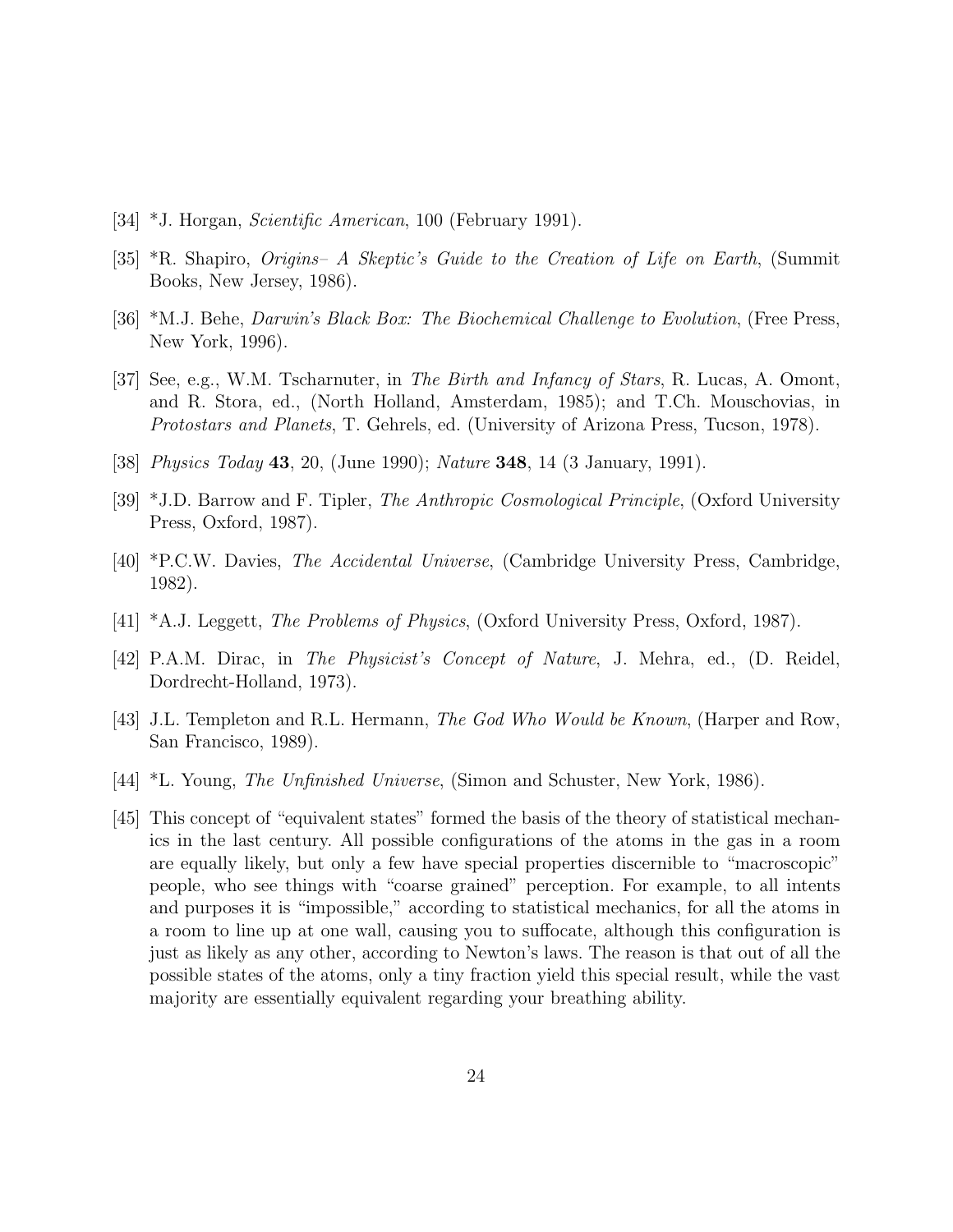- [46] This is quite different from "cabalism," which finds a posteriori meaning in random sequences by applying a large number of trials, e.g. birth dates, Hebrew values of letters, etc., until some match is found. The odds are no longer low, in most cases, because of the large number of possible meanings that have been attempted.
- [47] H. Everitt, Reviews of Modern Physics **29**, 454 (1957); J.A. Wheeler, Reviews of Modern Physics **29**, 463 (1957).
- [48] See, e.g., J.G. Cramer, Reviews of Modern Physics **58**, 684 (1986); see also P.C.W. Davies, The Accidental Universe, Cambridge University Press, Cambridge, 1982), pp. 122-130.
- [49] A.H. Guth, Physical Review D **23**, 347 (1981).
- [50] \*A. Linde, Physics Today **40**, 61 (September 1987).
- [51] There exists some confusion about the evidence for "Dark Matter." The total of observable, i.e. light-emitting, matter in galaxies gives  $\Omega = 0.1$ . Estimations based on the rotations of the galaxies indicate a higher number, however, due to non-light-emitting mass. When this extra (normal, but not light-emitting) mass is accounted for, one gets  $\Omega = 0.2$ . "Dark matter" must be something entirely new in addition to this.
- [52] One may write  $\Omega = \Omega_b + \Omega_e$ , where  $\Omega_b$  is the total of all "normal" (baryonic) matter and  $\Omega_e$  is the total of all "exotic" matter, e.g. "weakly interacting massive particles" (WIMP's), or heavy neutrinos (there is presently no evidence that neutrinos have mass.) Nuclear theory combined with astronomical observations gives a constraint of  $\Omega_b$  =  $0.1 \pm 0.05$ . See E. Rolfs and W.S. Rodney, *Cauldrons in the Cosmos*, (University of Chicago Press, Chicago, 1988), pp. 86-89. R.A. Malaney and W.A. Fowler, in American Scientist **76**, 472 (1988), presented a model based on Inflation which would allow  $\Omega_b$  = 1, using what they call the "luxury of a large a parameter space," i.e. tweaking of the many unknown parameters in the new Inflation theory, not unlike the tweaking of epicycle theory. Since their model has remained unconvincing to most scientists, Inflation theorists continue to hold out hope for observation of exotic Dark Matter. Cosmological theory requires that these particles have neither too much nor too little mass within tight constraints, or they will not help the Inflation scenario.
- [53] Nature **356**, 741 (30 April 1992); Nature **356**, 489 (9 April 1992); Physics Today **45**, 17 (June 1992).